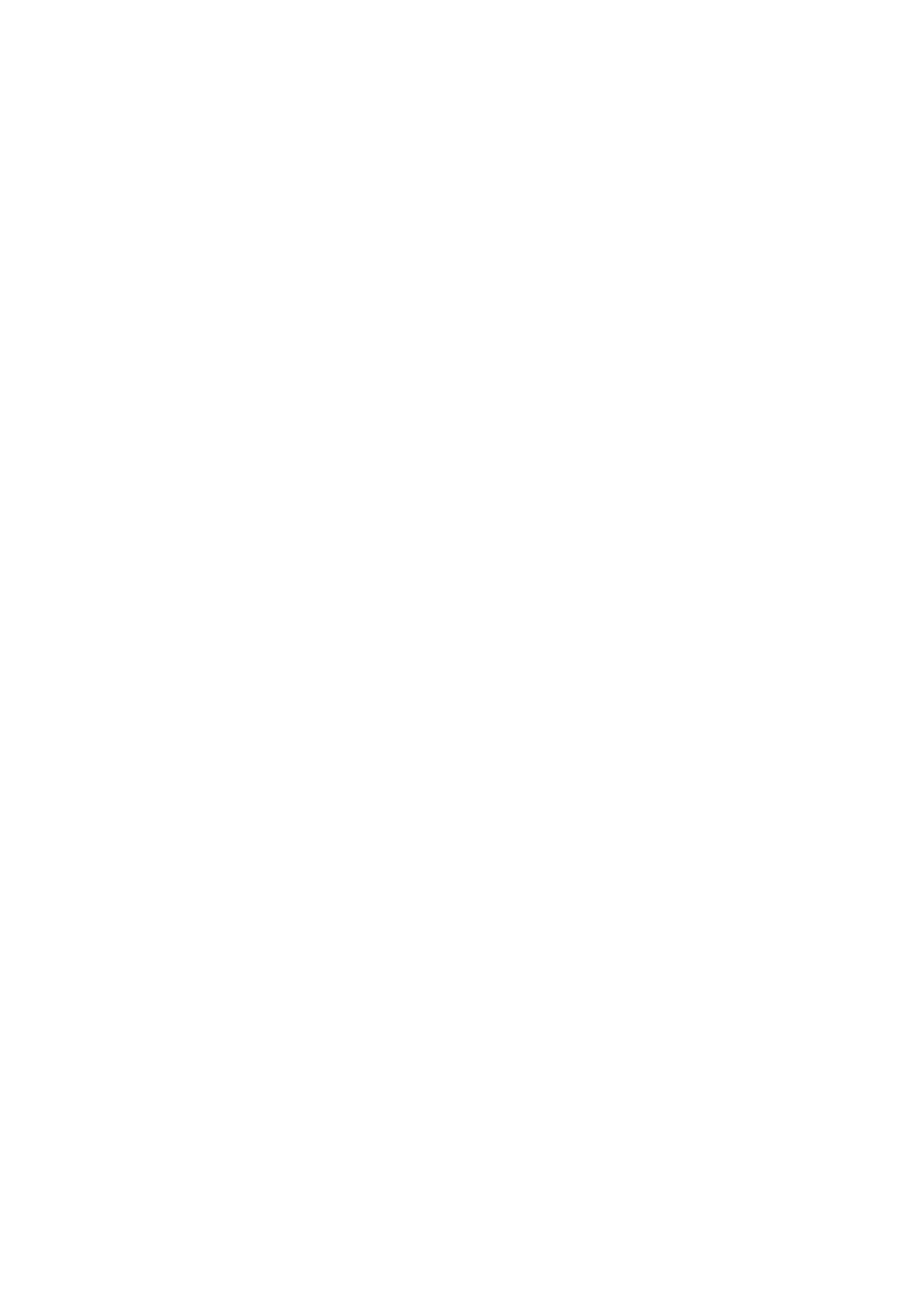# About this document

Ofcom has today published an update on the key issues to be considered at the World Radiocommunication Conference 2015 (WRC).

WRCs are held approximately every four years and take key decisions concerning the identification and international harmonisation of spectrum bands.

Under a Government direction, Ofcom represents the UK at WRCs. The next conference takes place in Geneva from the 2 - 27 November 2015. It will consider a wide range of issues across a number of sector interests, including mobile broadband, maritime, aeronautical, satellite and science use of spectrum.

Today's update follows a consultation in June 2014 and is intended to inform the on-going preparation process and stakeholder engagement programme. We provide updated UK positions, taking into account the responses from the consultation.

In a number of cases, however, further work will be required to develop the UK position and we may publish another WRC update closer to the start of the conference.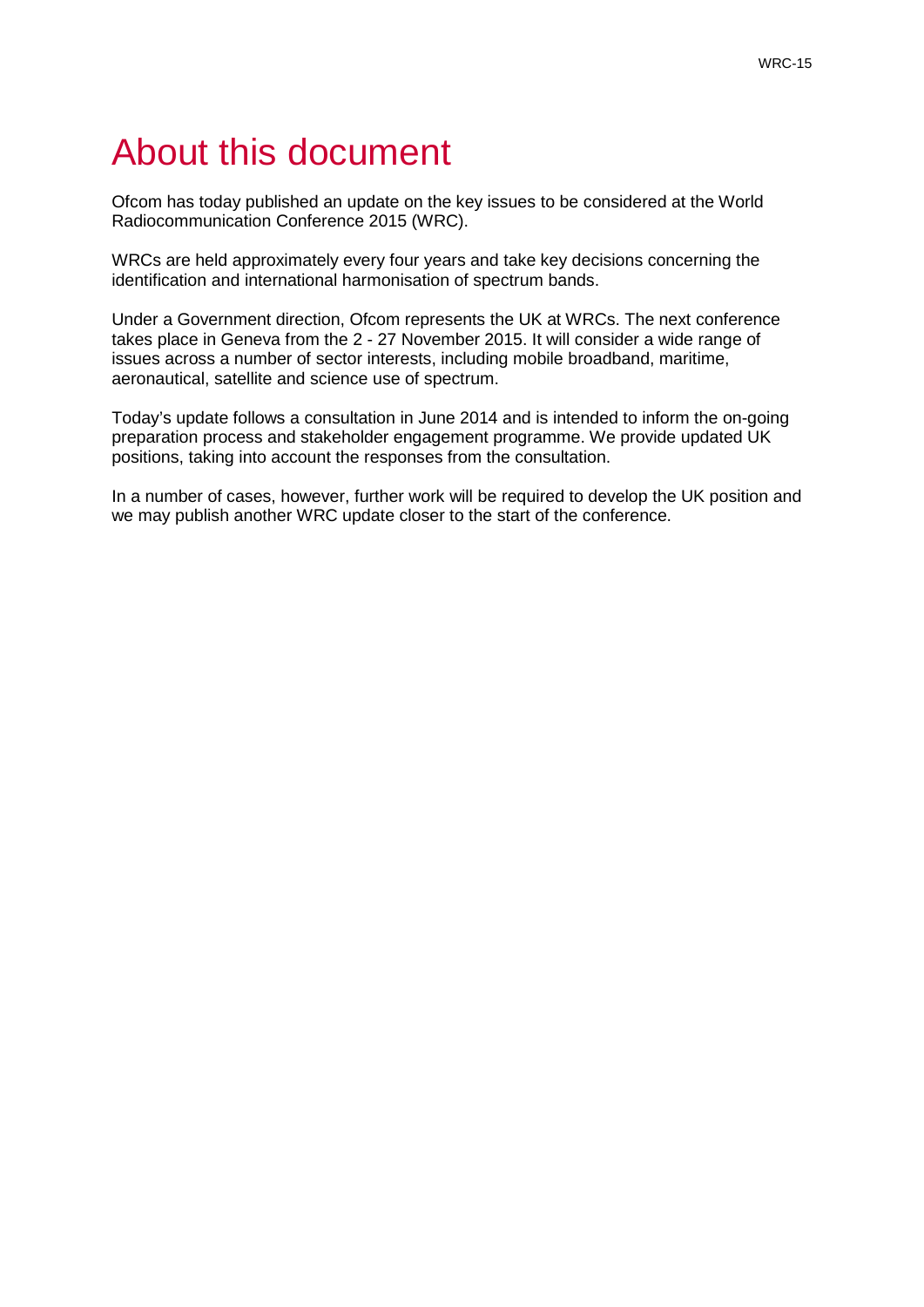# **Contents**

| <b>Section</b> |                                                          | Page |
|----------------|----------------------------------------------------------|------|
| 1              | <b>Executive Summary</b>                                 | 2    |
| $\overline{2}$ | Introduction                                             | 5    |
| 3              | WRC-15: Preparation and prioritisation                   | 7    |
| 4              | <b>Electronic Communications Services</b>                | 10   |
| 5              | Transport, including Radiodetermination                  | 17   |
| 6              | Scientific use of spectrum                               | 20   |
| 7              | Standing agenda items                                    | 22   |
| 8              | 2014 Plenipotentiary Conference - New WRC-15 Agenda Item | 26   |
| 9              | Future WRC Agenda items                                  | 27   |
| 10             | <b>Next Steps</b>                                        | 30   |
| Annexes        |                                                          | Page |
|                |                                                          |      |

| UK Prioritisation Table for WRC-15 Agenda Items |
|-------------------------------------------------|
|-------------------------------------------------|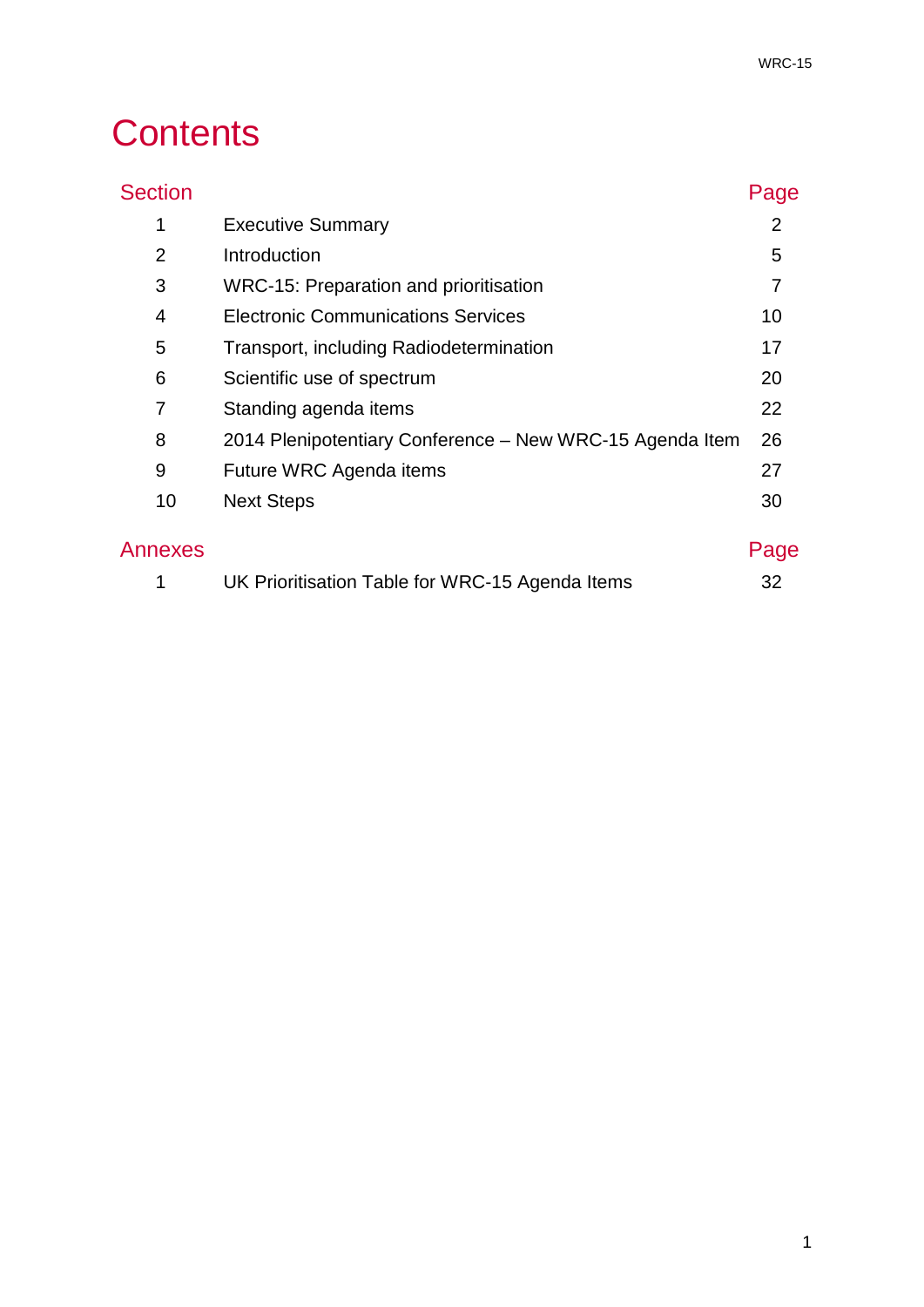## **Executive Summary**

- 1.1 This Update sets out Ofcom's current thinking in relation to key issues that will be discussed at the World Radiocommunication Conference being held in November 2015 (WRC-15). It builds on responses received to the Consultation Document on WRC-[1](#page-4-0)5 that we published in June<sup>1</sup>.
- 1.2 WRCs are held approximately every four years and bring together thousands of engineers, diplomats and business executives from over 150 countries to discuss and agree a revision to the Radio Regulations (RRs). The RRs are an international treaty which provide a global framework for the many and varied uses of spectrum. Although WRCs are held only every 4 years, preparation for them is an ongoing process and some issues may straddle more than one WRC.
- 1.3 In some cases decisions taken at WRCs relate to services which are inherently international, such as aeronautical or satellite, where the nature of the service means that the UK has little discretion to act independently. However, even where the UK has some discretion to act at a national level, the drive for international harmonisation to support economies of scale and interoperability, as well as the need to prevent harmful cross-border interference, means that the RR are highly influential.
- 1.4 Ofcom leads for the UK at WRCs under a Direction from Government and also represents the UK in the preparatory work. In many cases UK positions for WRC-15 will not be finalised until shortly before the start of the Conference, taking into account ongoing international discussions and the results of technical studies. Ofcom will work closely with Government and stakeholders over the development of UK positions and final UK positions will be agreed and signed-off by the Government's Spectrum Strategy Committee (UKSSC). In some cases these positions will need to evolve during the Conference itself. This Update therefore sets out UK positions as they currently stand but also, in a number of cases, identifies where further work is required.
- 1.5 One of the most difficult and contentious issues to be addressed at WRC-15 concerns the future availability of spectrum for mobile broadband and Wi-Fi<sup>[2](#page-4-1)</sup> services. This is of high importance to the UK given rapidly increasing demand for mobile broadband services. WRC-15 is aiming to identify further spectrum bands for mobile use and (where necessary) identify those frequency bands that are suitable for  $IMT<sup>3</sup>$  $IMT<sup>3</sup>$  $IMT<sup>3</sup>$  usage.

<sup>1</sup> <http://stakeholders.ofcom.org.uk/consultations/wrc15/>  $\overline{a}$ 

<span id="page-4-1"></span><span id="page-4-0"></span> $2$  WRC-15 Agenda Item 1.1 is assessing spectrum requirements for both mobile broadband and also for Wi-Fi. Wi-Fi is used in this document generally as a facility allowing computers, smartphones, or other devices to connect to the Internet or communicate with one another wirelessly within a particular

<span id="page-4-2"></span>IMT (or International Mobile Telecommunications) is a term used in the ITU to describe a framework of technical standards for mobile telephony. The IMT suite of standards, for mobile telephony, is a culmination and continuation of efforts involving governments and industry players to produce the next generation standards for global mobile communications.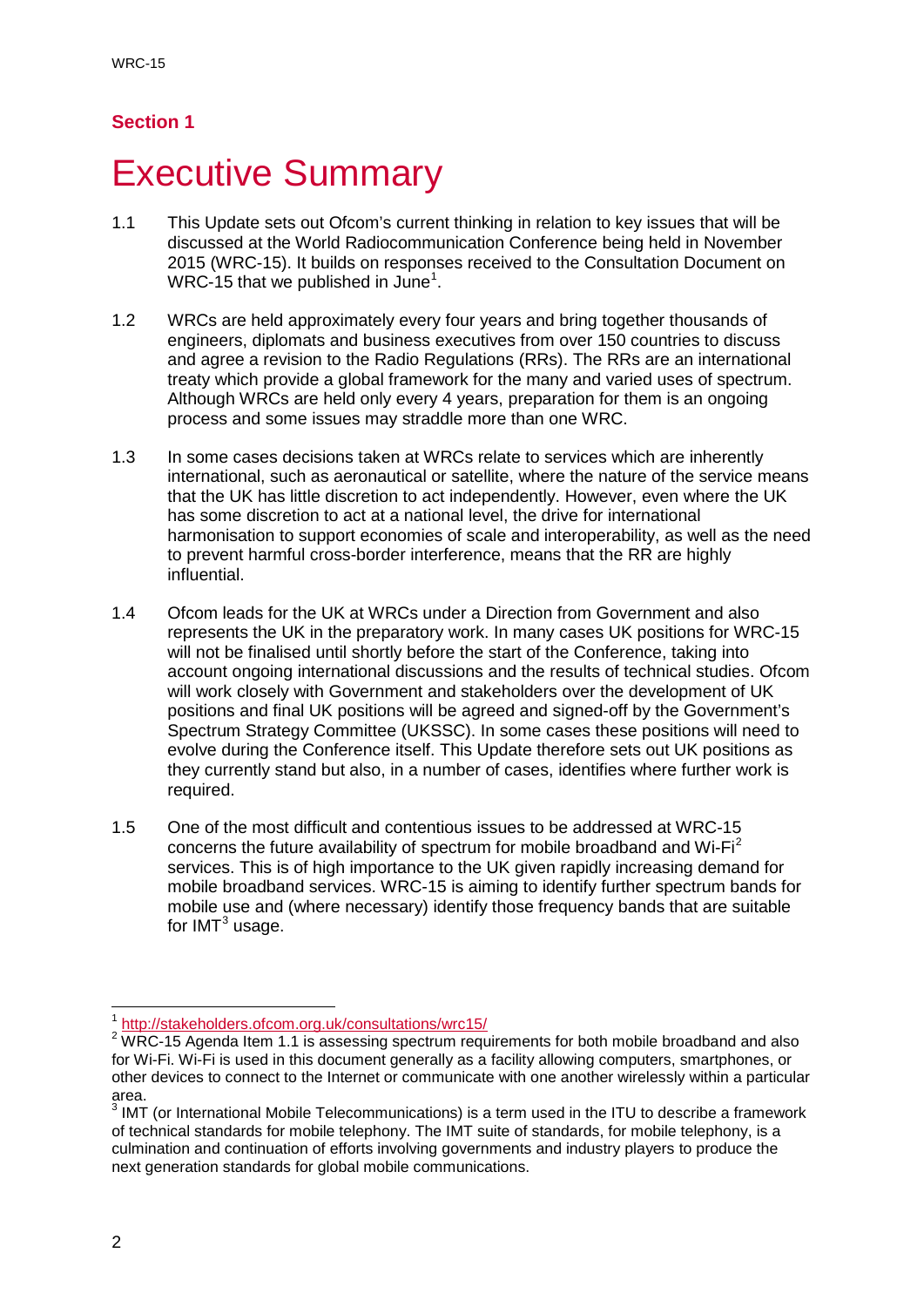This will help to give clarity to equipment manufacturers as to which bands they should target for the production of consumer devices, allowing them to benefit from economies of scale and leading to lower device costs for consumers. These decisions are addressed in WRC-15 Agenda Items 1.1 and 1.2 for which Ofcom:

- Expects to continue to support the frequency bands  $1427 1452$  MHz,  $1452 -$ 1 492 MHz and 3 400 – 3 800 MHz for IMT identification at WRC-15. In line with Ofcom's recent Statement on 700 MHz<sup>[4](#page-5-0)</sup> (which confirmed that Ofcom would make this band currently used for terrestrial television available for mobile data use), we also support the 700 MHz band for IMT identification. This confirms the Decision that was effectively taken at WRC-12.
- Expects to support IMT identification for the 1 492 1 518 MHz band while seeking to ensure that we maintain flexibility to protect fixed links operating in the band in the UK and address the global protection of mobile satellite services operating above 1 518 MHz.
- Does not expect to support a mobile allocation or IMT identification in the band 5 925 – 6 425 MHz which is currently used for satellite uplinks.
- Notes that the band 5 725 5 925 MHz is already used for licence-exempt devices in the UK and could be made available for Wi-Fi devices. We therefore consider that no further regulatory action is required at WRC-15.
- Will seek to ensure the protection of digital terrestrial television (DTT) operating in the 470 – 694 MHz band in the UK. As a result we currently anticipate opposing a co-primary mobile allocation (which would see the band allocated to both mobile and broadcasting) in the  $470 - 694$  MHz band. We will take this position into relevant upcoming meetings in the European preparatory process for WRC-15.
- 1.6 In relation to the bands 2 700 2900 MHz, 3 800 4 200 MHz and 5 350 5 470 MHz, Ofcom continues to believe that there is merit in further investigating these bands for mobile broadband and/or IMT identification. However we accept that, noting the incumbent use (including respectively aeronautical, satellite and space science services), there appears to be limited international support for this position at the current time. As a result we anticipate that it will not be possible to achieve mobile allocation/IMT identification at WRC-15 but we will instead keep discussion of these bands alive for consideration at a future conference. In particular, we expect to support an agenda item covering the 5 350 – 5 470 MHz band for the next WRC which is expected to be held in 2019.
- 1.7 This Update also covers a number of other WRC-15 Agenda Items addressing a wide range of spectrum use and potentially impacting many spectrum users. Among the higher profile issues covered in this Update, Ofcom:

<span id="page-5-0"></span><sup>4</sup> <http://stakeholders.ofcom.org.uk/consultations/700MHz/statement/> -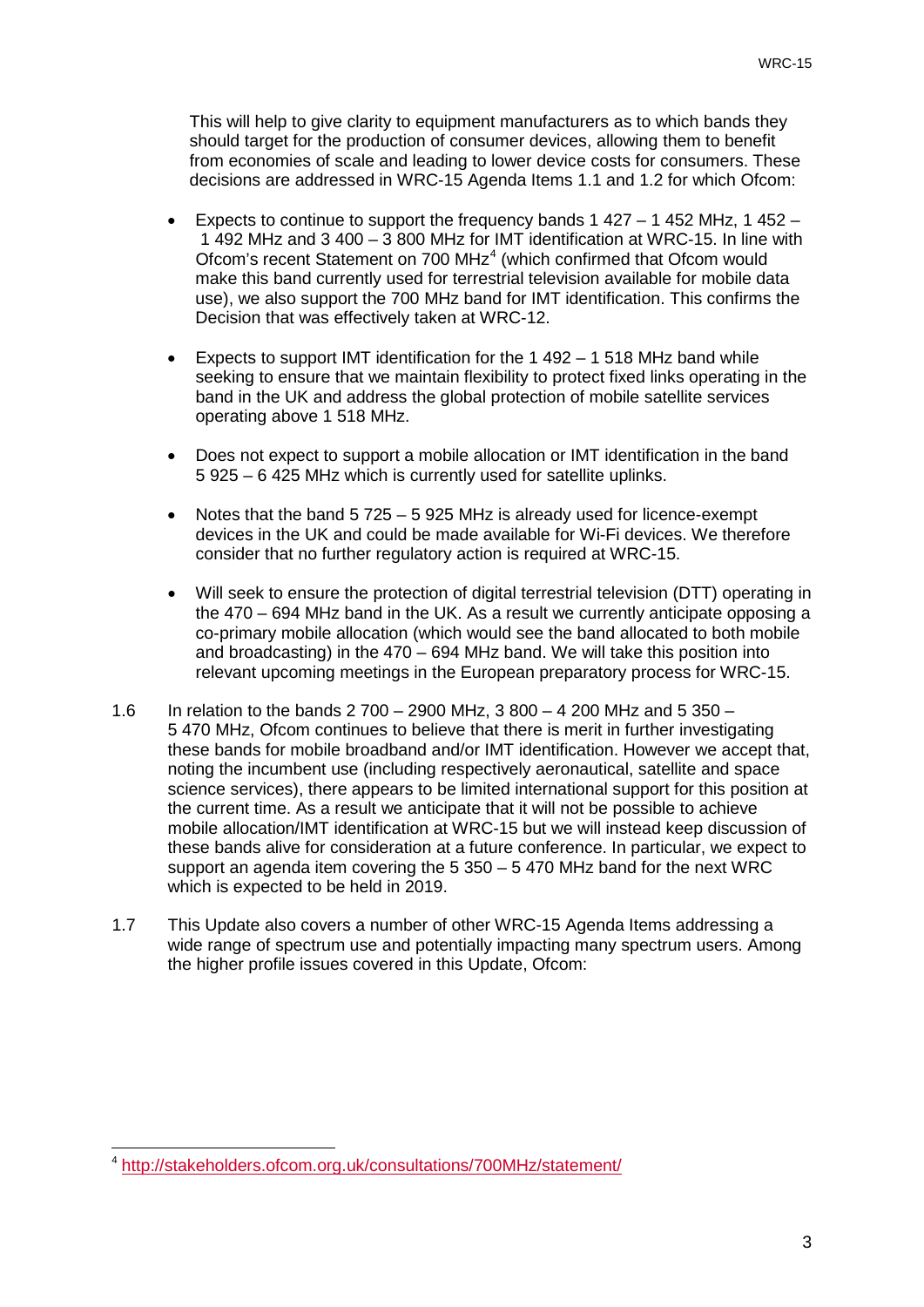- Confirms that we will oppose the identification of dedicated harmonised spectrum for Public Protection and Disaster Relief (PPDR), instead pursuing a flexible approach that will allow PPDR agencies (such as the emergency services) to choose the most appropriate solution to meet national needs (**Agenda Item 1.3**). This position is supported by UK Government in relation to their plans to procure services to support emergency services communications.
- Notes that we are unable to support, at least at the current time, the use of the FSS (Fixed Satellite Service) for the control of unmanned aircraft, noting in particular the concerns that have been raised by the aviation authorities (such as the Civil Aviation Authority in the UK). We will however keep this position under review and will continue to facilitate discussions between the satellite and aeronautical sectors (**Agenda Item 1.5**).
- Confirms that we will continue to support the retention of the leap second which is occasionally inserted into Co-ordinated Universal Time (UTC) to maintain the link between astronomical and atomic time. We expect, subject to Government confirmation, to take this position into WRC-15 (**Agenda Item 1.14**).
- Notes that an additional item on global flight tracking has been added to the agenda of WRC-15. This addition was agreed at the recent ITU Plenipotentiary Conference<sup>[5](#page-6-0)</sup> held in Korea in October/November 2014 and has its roots in the disappearance of Malaysian Airlines flight MH370 in March 2014 and the loss of Air France flight 447 in 2009. Ofcom will actively engage in the relevant ITU and European groups that are considering this issue and will input to the technical studies.
- Confirms our continued support for a future Agenda Item (at WRC-19) on the availability of spectrum above 6 GHz for mobile broadband. Such spectrum is likely to be particularly useful for the next generation of mobile services (known as 5G). Ofcom is committed to the inclusion of this item on the WRC-19 agenda and will undertake further work to determine the exact scope of the agenda item (**Agenda Item 10**).

The UK position on a number of the Agenda Items will continue to evolve in the run-up to WRC-15. Ofcom will continue to engage in the European and international discussions relating to WRC-15, working closely with Government and UK stakeholders. We may publish a further Update on our preparations for WRC-15 during the course of 2015.

 $\overline{a}$ 

<span id="page-6-0"></span> $5$  The Plenipotentiary Conference is the top policy-making body of the ITU. Held every four years, the Conference decides the future role of the ITU and sets its objectives in relation to the worldwide development of information and communication technologies (ICTs).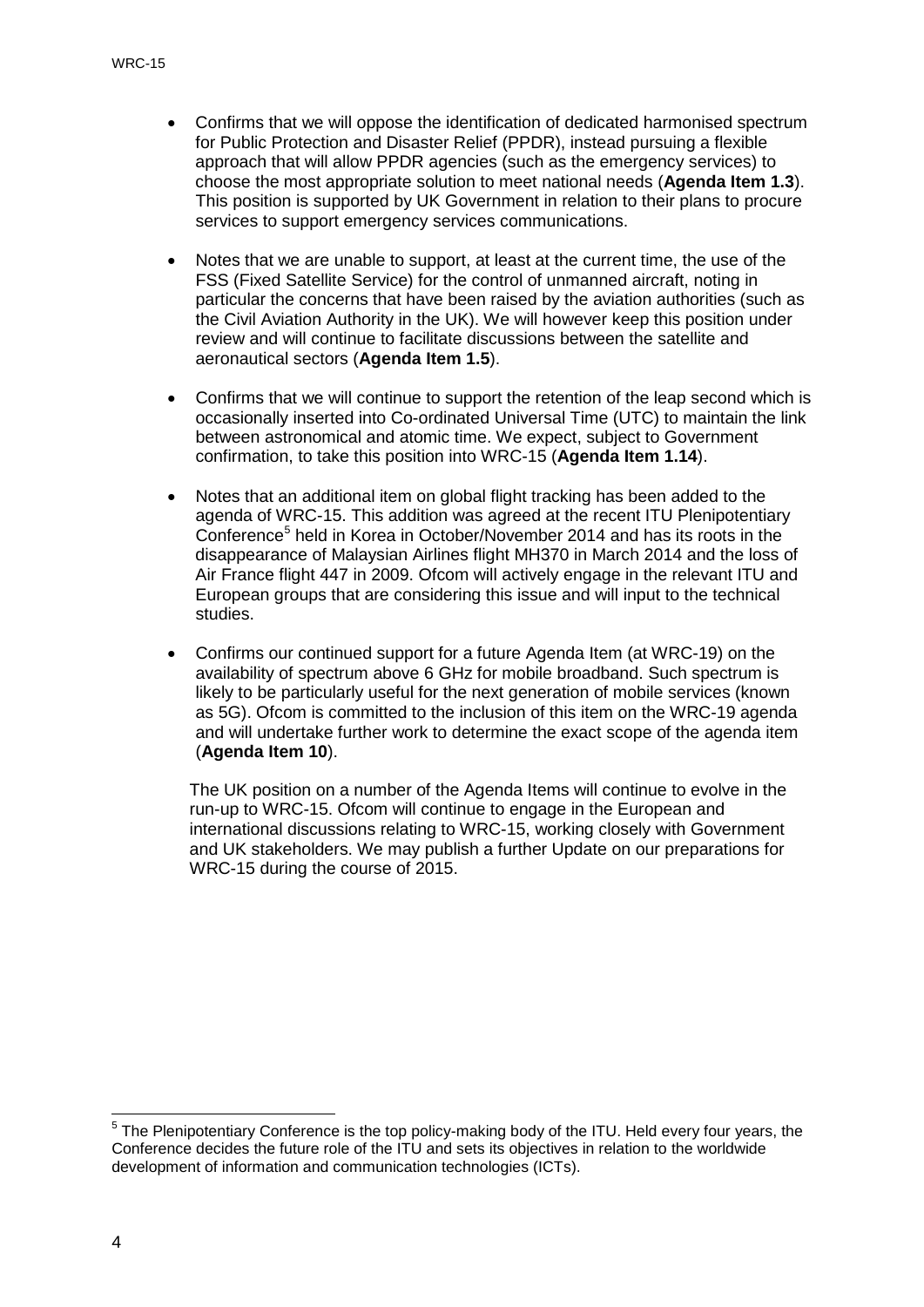## **Introduction**

- 2.1 On 27 June 2014 Ofcom published a consultation document<sup>[6](#page-7-0)</sup> seeking views on the issues included on the agenda for the 2015 World Radiocommunication Conference (WRC-15) of the International Telecommunication Union (ITU) which is being held in Geneva from  $2^{nd}$  to the  $27<sup>th</sup>$  November 2015. WRCs are held approximately every four years in order to update an international treaty which provides a framework for the international allocation and harmonisation of spectrum bands. This International Treaty is called the ITU Radio Regulations (RRs).
- 2.2 The RRs have, for many years, determined the pattern of spectrum use for almost the entire radio spectrum and almost all radio services. In many cases, it is necessary to do this at international level in order to:
	- Avoid or keep interference between countries to a minimum;
	- Seek internationally harmonised spectrum allocations. This helps to give clarity to equipment manufacturers and service operators around frequency bands to focus upon, thus helping to deliver economies of scale benefits to wireless users; and
	- Recognise the international nature of some radio services (for example, aircraft, maritime and satellite services all require spectrum to be available seamlessly across national boundaries).
- 2.3 Ofcom represents the UK at WRCs under Ministerial Direction and manages the preparatory work on behalf of the UK. This preparatory work includes working groups and committees to develop UK positions for the Conference. Furthermore Ofcom attends European and international meetings to develop European positions and hold preliminary discussions with other regional groups. In doing this Ofcom works closely with UK Government and stakeholders and final UK positions for WRC-15 will need to be agreed and signed-off by the Government's Spectrum Strategy Committee (UK SSC). The consultation document issued in June 2014 was an important part of Ofcom's preparatory process for WRC-15.
- 2.4 As well as explaining the process through which Ofcom manages UK preparations for WRC-15, the consultation document also set out the priority provisionally given to each agenda item together with the criteria used to generate that prioritisation. The document explained the stakeholder engagement process being followed for WRC-15 and asked for views on the preliminary UK position for each of the WRC-15 agenda items. It contained 44 questions and the period for responses closed on 19 September.

<span id="page-7-0"></span><sup>6</sup> http://stakeholders.ofcom.org.uk/consultations/wrc15/  $\overline{a}$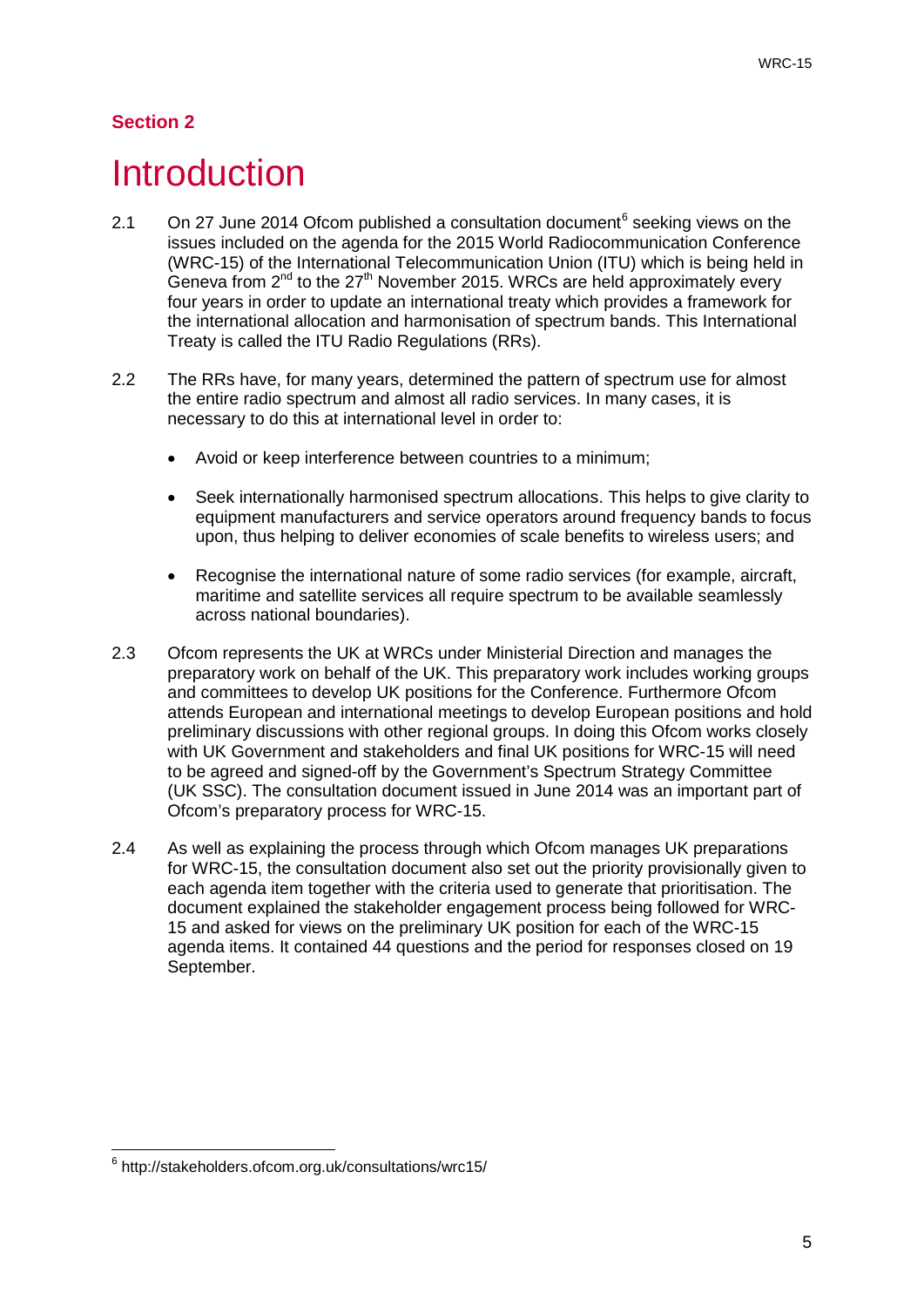- 2.5 The document aimed to provide a broad overview for people unfamiliar with the WRC process. This was then followed by more specific sections which provided more detailed information on each of the Agenda Items being considered at WRC-15. We received approximately 100 responses to the consultation document, which between them addressed all the questions that were asked.
- 2.6 The WRC-15 consultation document grouped the WRC-15 agenda items into broader categories. Though not the same as those used in the international discussions that lead up to the WRC, we felt these categories provided a useful basis around which to structure the document and we have continued with the same structure for this update. Thus Section 3 addresses the UK preparatory arrangements for WRC-15 (see pages 7 to 9) and is followed by Sections 4-9 which deal with the individual Agenda Items under the following headings.
	- **Electronic Communications Services**: This covers spectrum allocations to communications systems that would predominantly deliver services to end users. This includes services such as mobile and mobile broadband (including Wi-Fi), satellite services for use by domestic users and the use of radio by the amateur radio community. See pages 10 to 16.

*Relevant agenda items: 1.1, 1.2, 1.3, 1.4, 1.6 (1.6.1 and 1.6.2), 1.7, 1.9 (1.9.1), 1.10*

• **Transport, including radiodetermination**: This includes services used by aircraft and aircraft support services, those used by marine services and radar systems. See pages 17 to 19.

*Relevant agenda items: 1.5, 1.8, 1.9 (1.9.2), 1.15, 1.16, 1.17, 1.18*

**Scientific use of spectrum:** including spectrum use by Radio Astronomy and the Earth Exploration Satellite Service. Radio astronomy services are predominately used for the study of radio emissions in outer space, and the Earth Exploration Satellite Service uses spectrum to monitor changes to the environment via satellites. See pages 20 to 21.

*Relevant agenda items: 1.11, 1.12, 1.13, 1.14*

**Standing agenda items:** These are agenda items through which general regulatory changes can be made to the Radio Regulations. See pages 22 to 25.

*Relevant agenda items: 2, 3, 4, 5, 6, 7, 8, 9 (and sub issues thereof)*

- **New WRC-15 Agenda Item – ITU Plenipotentiary Conference 2014:** In the period between the consultation and the publication of this update, the agenda of WRC-15 has been amended to include an additional item which will consider the subject of Global Flight Tracking. See page 26.
- **Future Agenda items**: Every WRC develops the agenda for the next conference and the conference subsequent to that. The UK has made a specific proposal to place, on the WRC-19 agenda, consideration of spectrum for mobile broadband, including 5G, in frequency bands above 6 GHz. See pages 27 to 29.

*Relevant agenda items: 10*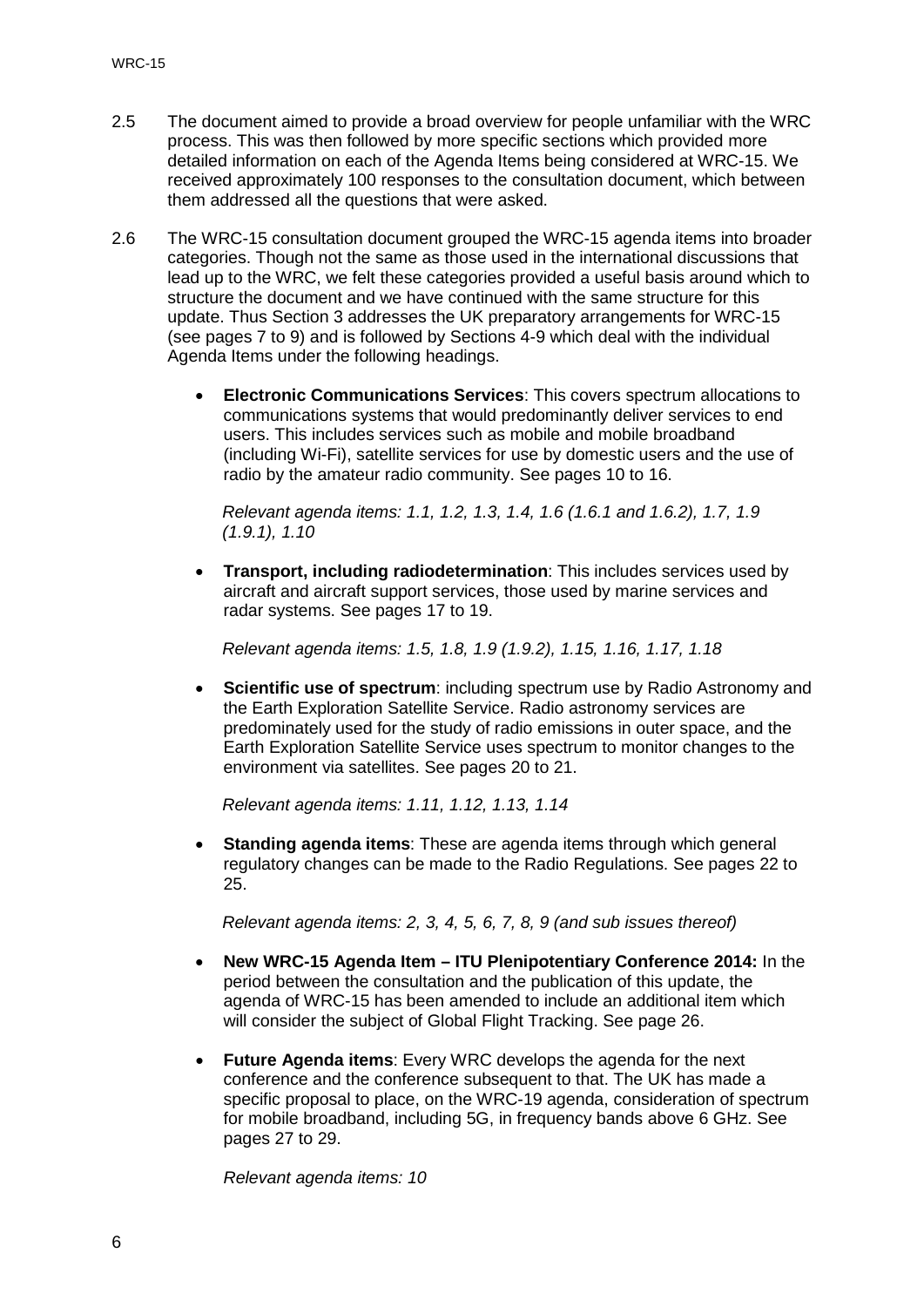# WRC-15: Preparation and prioritisation

#### **WRC Preparatory Process and IFPG arrangements**

- 3.1 **Question 1** asked: Do you have any comments on the mechanism for UK preparation for WRC-15 and the role of Ofcom in this process?
- 3.2 A number of respondents indicated that they considered the UK preparatory process for WRC-15 to be working well and some suggested that it was working better than the equivalent process before WRC-12. However, others expressed concern that there was less opportunity for stakeholders to feed into the current process when compared to the process adopted for previous WRCs.
- 3.3 Ofcom restructured the International Frequency Planning Group (IFPG), which develops UK positions for WRC, following the WRC in 2012. We explained in the consultation document how the restructured IFPG provides a forum for Government and Ofcom to hold strategic discussions concerning the UK approach to key WRC Agenda Items. This has proved valuable. At the same time, however, we want to ensure that stakeholders are able to continue to feed into the debate through the Working Groups of the IFPG which undertake detailed work across each individual agenda item. Government also participates in the IFPG WG meetings and is therefore able to engage and have visibility of the issues and discussions at all stages in the preparatory process.
- 3.4 While Ofcom believes that these arrangements are working well, we do recognise the concerns raised by some stakeholders. As a result we have **established a stakeholder group** which sits above the IFPG Working Groups and which therefore provides an opportunity for more strategic discussion, especially in relation to overarching WRC issues. This group will meet every 2-3 months in the run-up to WRC-15 and will run alongside the existing meeting structures and arrangements. In particular, this WRC stakeholder group does not replace the IFPG Working Groups which will continue to meet and be the primary forum for discussion of individual agenda items in the UK.
- 3.5 One response commented that the current policy of only allowing UK Delegation members visibility of the UK brief can put UK organisations or individuals attending international meetings outside the UK delegation at a disadvantage. The same response also reflected that Ofcom did not appear receptive to allowing organisations to speak directly for the UK at meetings.
- 3.6 Ofcom would like to discuss these issues further at the WRC stakeholder meeting described above. In relation to the UK brief, it has been clear for some time that copies of the UK brief have on occasion been distributed outside of the UK delegation. As a result we do not tend to include sensitive material in the UK brief and for this reason we see little problem with making the brief more widely available. However, we would like to discuss this situation more fully with the UK delegation before reaching a final decision.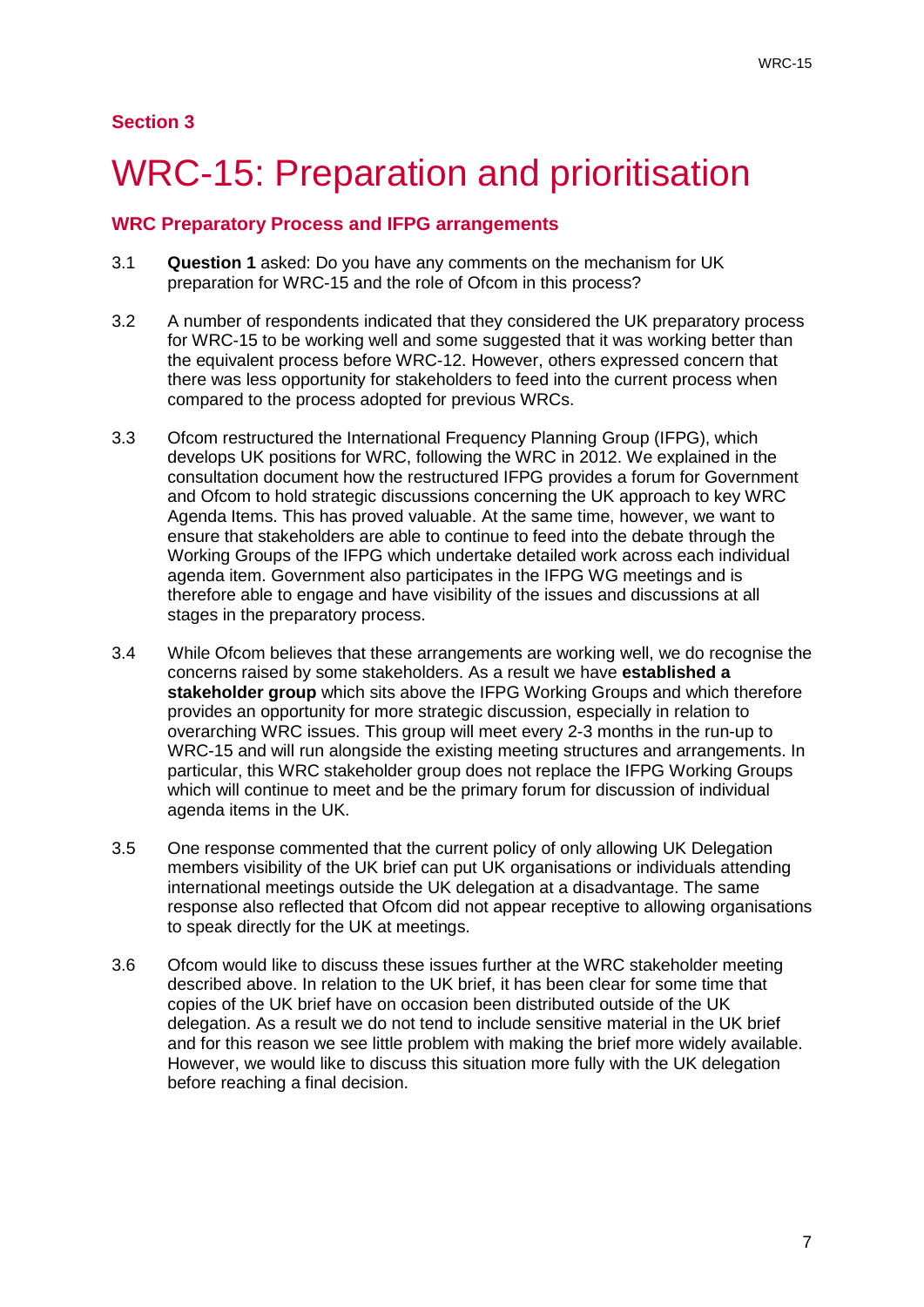- 3.7 In terms of allowing UK stakeholders to speak on behalf of the UK we can envisage scenarios, such as highly technical arguments affecting a limited number of stakeholders, when such an approach may be beneficial. However, we equally believe that such situations need to be very carefully managed. We propose to consider further with the UK delegation as part of a broader discussion to consider how we can maximise the effectiveness of the UK delegation. This will include our interactions with other countries and regional groups both during and in preparation for WRC-15.
- 3.8 After WRC-15, **we will undertake a full review of the UK WRC preparatory process** in order to inform the process for WRC-19. This review will include an assessment of the IFPG, its Working Groups and the new WRC stakeholder meeting explained above, as well as more general stakeholder engagement. This is a regular review that we hold at the end of each WRC cycle.
- 3.9 **Question 2** asked: Do you agree with the prioritisation of the agenda items (as shown in Annex 6 of the Consultation Document), and if not why?
- 3.10 The majority of responses agreed with the current UK prioritisation applied to agenda items. However there were suggestions to change the UK prioritisation for a few agenda items. As a result of the responses received and following consideration of the current state of discussions the following changes are made to the UK prioritisation.

| <b>WRC-15</b><br>Agenda<br>Item | Description                                                                                                                                                                                                                                                                                               | <b>Previous</b><br><b>UK</b><br>priority | Revised<br>UK<br>priority |
|---------------------------------|-----------------------------------------------------------------------------------------------------------------------------------------------------------------------------------------------------------------------------------------------------------------------------------------------------------|------------------------------------------|---------------------------|
| 1.5                             | to consider the use of frequency bands<br>allocated to the fixed-satellite service not<br>subject to Appendices 30, 30A and 30B for<br>the control and non-payload<br>communications of unmanned aircraft<br>systems (UAS) in non-segregated<br>airspaces, in accordance with Resolution<br>153 (WRC-15); | Medium                                   | High                      |
| 1.15                            | to consider spectrum demands for on-<br>board communication stations in the<br>maritime mobile service in accordance with<br>Resolution 358 (WRC-15);                                                                                                                                                     | Medium                                   | Low                       |
| 9.1.3                           | to consider and approve the Report of the<br>Director of the Radiocommunication<br>Bureau, in accordance with Article 7 of the<br>Convention:<br>on the activities of the Radiocommunication<br>Sector since WRC-12;                                                                                      |                                          |                           |
|                                 | Use of satellite orbital positions and<br>associated frequency spectrum to deliver<br>international public telecommunication<br>services in developing countries                                                                                                                                          | Low                                      | Medium                    |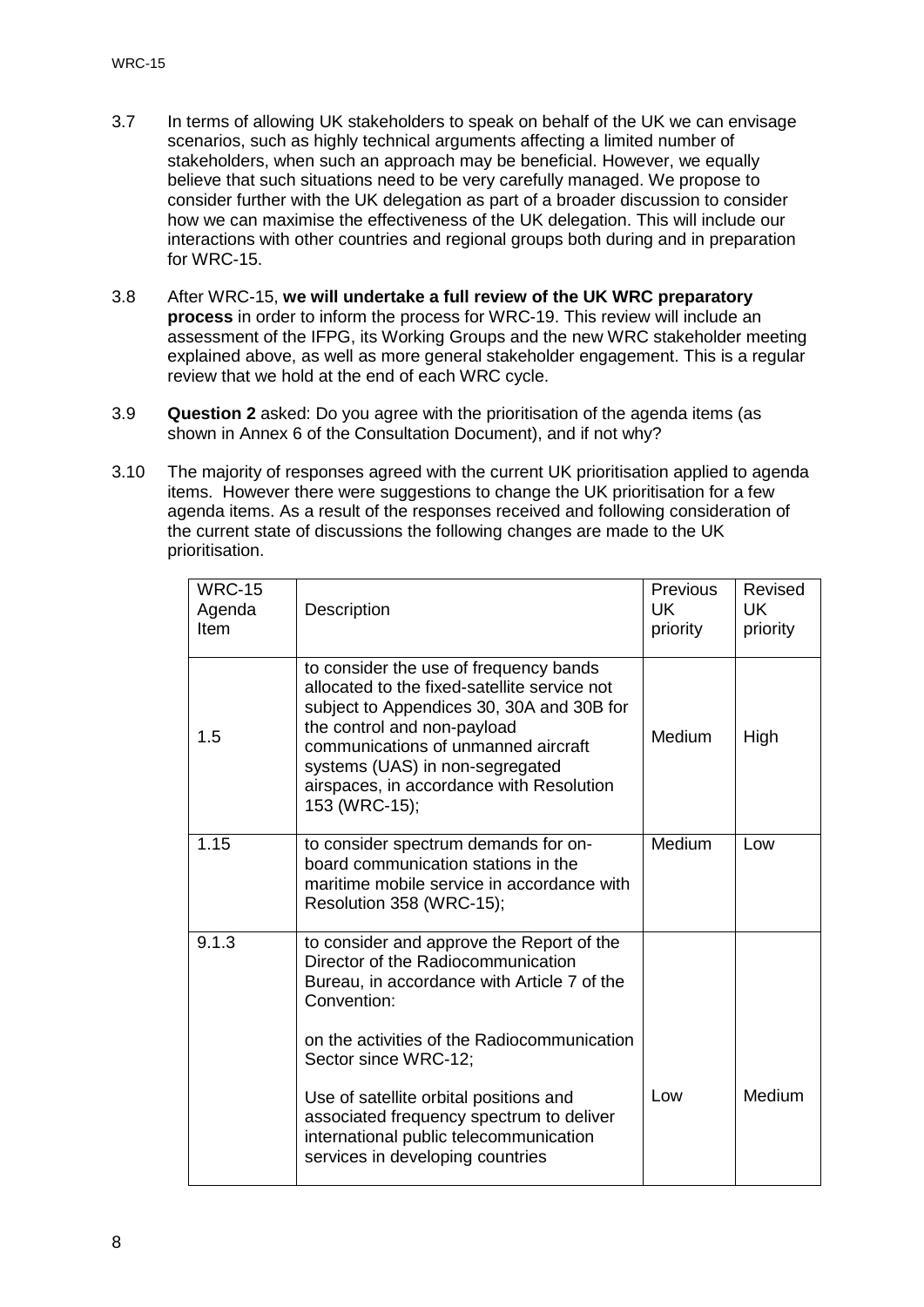| 9.2 | to consider and approve the Report of the   | Low | Medium |
|-----|---------------------------------------------|-----|--------|
|     | Director of the Radiocommunication          |     |        |
|     | Bureau, in accordance with Article 7 of the |     |        |
|     | Convention, on any difficulties or          |     |        |
|     | inconsistencies encountered in the          |     |        |
|     | application of the Radio Regulations        |     |        |
|     |                                             |     |        |

A full breakdown of the UK priority given to all WRC-15 agenda items is given at Annex 1.

3.11 Some responses raised concerns that Ofcom is placing too much priority on meeting the spectrum needs for terrestrial mobile broadband. Ofcom is aware that WRC-15 Agenda Item 1.1 (spectrum to meet the future needs for wireless broadband) in particular is going to be a major issue at WRC-15 and has implications for a wide range of stakeholders. It is also of high importance to UK citizens and consumers given the impact it may have on the availability and performance of mobile broadband services in the future in the UK. For this reason, Ofcom has put considerable resources into the preparatory work on this issue and we expect this to continue in the run-up to WRC-15. Nonetheless, Ofcom is very keen to emphasise its intent to take into account the needs of all spectrum users and ensure that the diversity of spectrum use in the UK is properly reflected in its international work.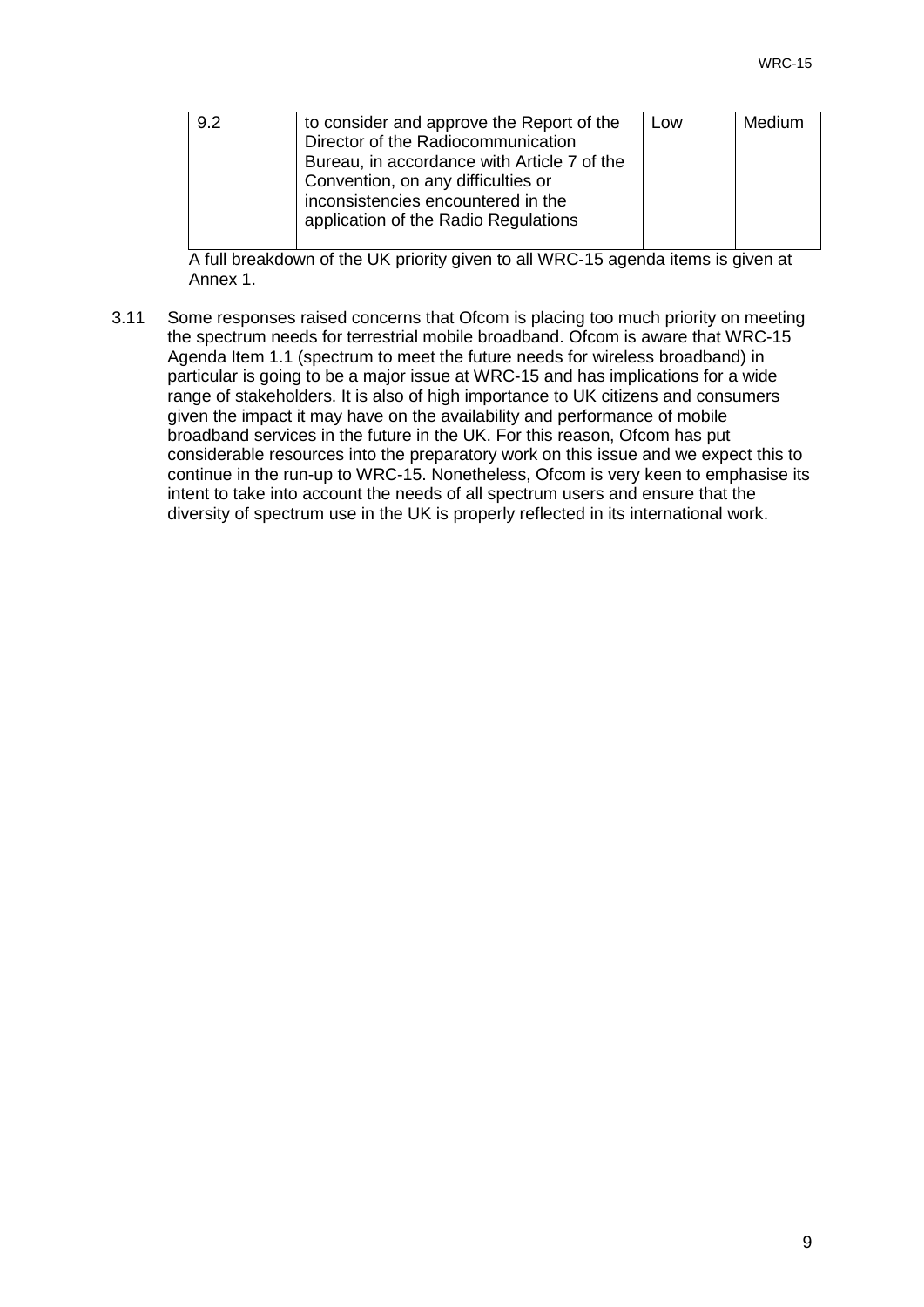# **Electronic Communications Services**

#### **Agenda Item 1.1 - Additional allocations for Mobile (IMT) services and applications**

- 4.1 **Question 3** asked: Do you agree with Ofcom's general approach on WRC-15 agenda item 1.1?
- 4.2 There were a wide range of issues covered by respondents in respect of this question. A common theme, especially from the satellite community, was the view that the studies on future spectrum requirements for IMT are flawed and have resulted in overstated requirements. Ofcom is aware of these concerns and the criticisms that have been levelled at the forecasts. Ofcom notes that all forecasts are likely to have limitations and as such we believe they are best used as a guide to possible future outcomes, and not a definite answer to questions of future demand.
- 4.3 Some responses noted that the large list of candidate bands considered under Agenda Item 1.1 has been a problem and suggested that this had implications for any future Agenda Item considering the availability of spectrum for mobile broadband above 6 GHz. Another respondent suggested a more strategic approach to future spectrum requirements for wireless broadband was required at European level and suggested that the EU's Radio Spectrum Policy Group could take on this role. Finally, another respondent noted that international engagement should not seek to solely drive national spectrum issues but should also take into account broader international objectives.
- 4.4 Ofcom takes note of these comments and will take them into account both in relation to ongoing work on Agenda Item 1.1 and also with respect to other relevant agenda items (such as Agenda Item 10 on future agenda items).
- 4.5 **Question 4** asked: In view of the recent developments on the 1 492 1 518 MHz and 5 925 – 6 425 MHz bands, what are your views on the potential identification of these bands for IMT and/or RLAN and on the mobile data applications that could make use of them? How do you believe the sharing with the fixed service and the fixed satellite services could be managed at the national level?
- 4.6 For 1 492 1 518 MHz, some responses supported a co-primary mobile allocation. However the incumbent fixed link users/vendors expressed reservations and urged careful consideration of the impact on existing services, including emergency services. One 1.4 GHz fixed link equipment vendor recognised that the band was supported internationally but wished to ensure that fixed link use would not be impacted. Another response highlighted the use of the band for links to rural PSTN connections.
- 4.7 Some satellite stakeholders expressed concerns about potential interference issues into the adjacent band (upwards in frequency from 1 518 MHz) which is used by mobile satellite service operators. **Ofcom will seek to ensure that the issue of protecting mobile satellite terminals in the adjacent band above 1 518 MHz** (with respect to the mobile service) is addressed in future international discussions.
- 4.8 Noting the responses received, Ofcom is of the view that there continues to be significant interest in this band for wireless broadband. At the same time, there is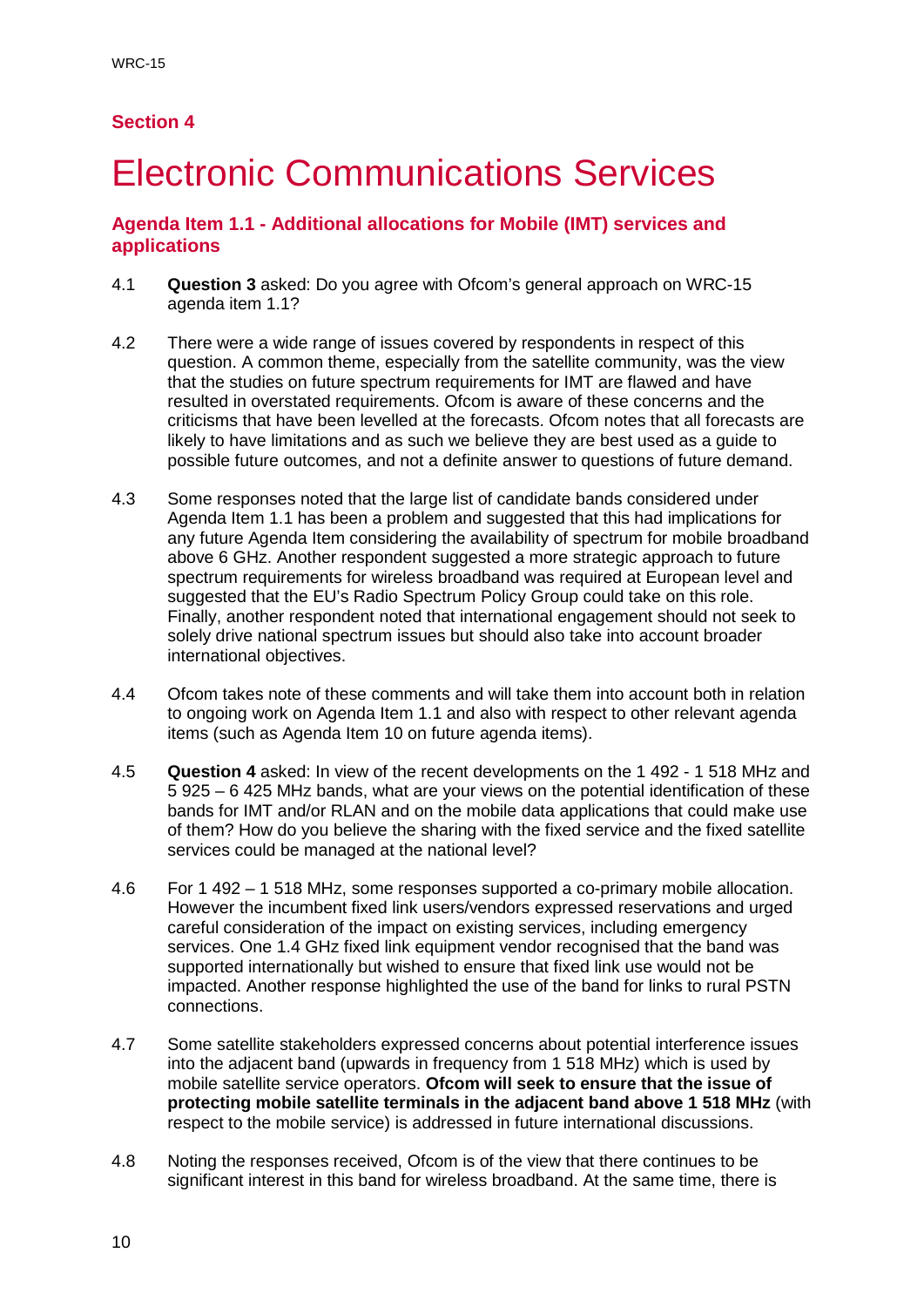also strong support for the need to retain national flexibility in respect of the fixed links usage. Given this, and recognising that the band already has a primary mobile allocation internationally, **we consider that the UK should support IMT identification for the 1 492 – 1 518 MHz band at WRC-15**, thereby retaining a future possible option in this band for wireless broadband**.** In taking this position, Ofcom will ensure that the existing national use of the band in the UK, by fixed links, is fully taken into account during relevant European and international discussions **and we will seek to ensure that our national flexibility is preserved.** 

- 4.9 Responses expressed little support for identification of 5 925 6 425 MHz at WRC-15 until further studies have taken place to assess the sharing between FSS and mobile or RLAN services. Some responses, whilst not explicitly opposing, noted that the restrictive sharing conditions meant the band did not appear attractive for a coprimary mobile allocation. **Whilst we will continue to monitor developments with respect to this band, we do not anticipate supporting this band for mobile broadband/IMT identification at WRC-15.**
- 4.10 **Question 5** asked: For the band 1 427 1 452 MHz, do you agree that it is right to support the further consideration of this band, recognising the Ministry of Defence interest?
- 4.11 The majority of responses supported IMT identification for this band at WRC-15. Noting these responses, the UK will continue to support the band for IMT identification at WRC-15, recognising that UK flexibility should be retained and the need to protect passive services operating in the frequency band below 1 427 MHz (i.e. between 1 400 – 1 427 MHz).
- 4.12 **Question 6** asked: For the band 1 452 1 492 MHz, which is already subject to a harmonisation measure within CEPT, do you agree that this band be supported for an IMT identification at WRC-15?
- 4.13 This band is already supported by UK and CEPT and is subject to a harmonisation measure within CEPT. **The UK will continue to support this band for IMT identification at WRC-15**.
- 4.14 **Question 7** asked: Recognising the UK plans to release spectrum in the 3 400 3 600 MHz band, coupled with the binding European Commission Decision (for electronic communications services) in the bands 3 400 – 3 600 MHz and 3 600 – 3800 MHz, do you agree that these bands should be supported for both a co-primary mobile allocation and IMT identification?
- 4.15 Many responses supported these bands being put forward but others, especially the satellite community, were strongly opposed. Ofcom however notes that EC Decisions are already in place and are binding on Member States. Moreover the frequency band 3 400 – 3 600 MHz is already allocated to mobile and identified for IMT, via a Radio Regulation footnote in a number of countries, including the UK. On this basis and noting the potential of these bands for wireless broadband, we will **continue to support these bands being identified for IMT at WRC-15 and, in the case of 3 400 – 3 600 MHz, support greater international recognition for the mobile allocation and IMT identification.**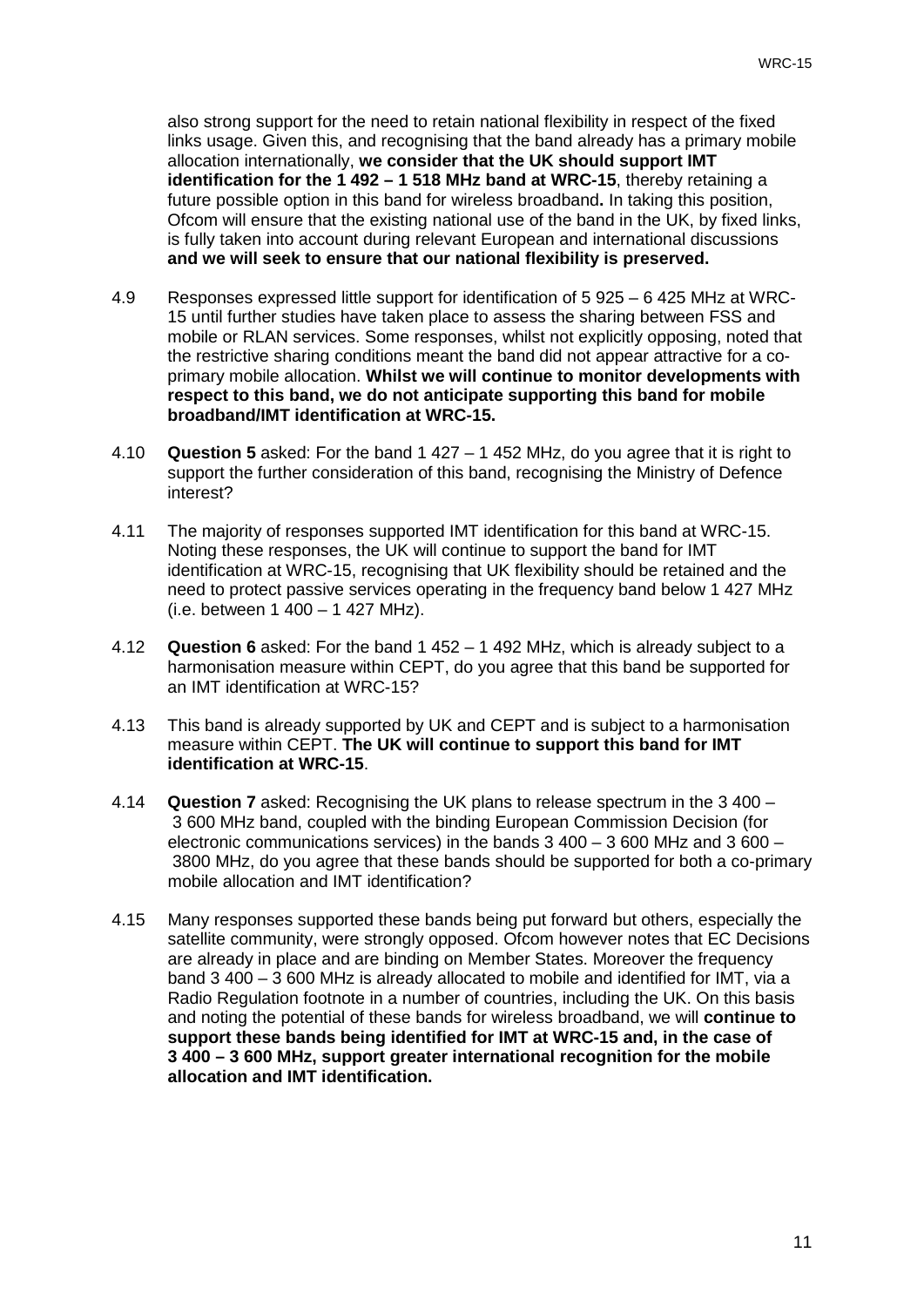- 4.16 **Question 8** asked: Noting that there are a number of countries that strongly oppose the inclusion of the 3 800 – 4 200 MHz band, do you agree that we should support the longer term consideration of this band for potential mobile broadband use?
- 4.17 The general view of responses received was similar to that for the band 3 400 3800 MHz, but satellite opposition was stronger. At a European level there appears to be little support for this band and there seems little prospect of any progress being made at WRC-15. Therefore, although Ofcom thinks that there is merit in further studying this band, especially noting its adjacency to 3.4 - 3.8 GHz, **we do not see benefit in pursuing this band for identification at WRC-15. We will however keep this position under review and believe that there is benefit in continuing studies on the co-existence between the fixed-satellite service and mobile broadband in this band. In particular we believe that there could be benefit in including this band on the Agenda of a future Conference.**
- 4.18 **Question 9** asked: Noting that there is currently limited international support for a coprimary mobile allocation in the band 2 700 – 2 900 MHz, do you think that we should continue to support this band at WRC-15?
- 4.19 Some responses suggested continued UK support for this band in the hope that backing will emerge internationally. However, support at a European and international level currently appears to be very limited. **Ofcom will keep this situation under review but is aware that there is currently little prospect of achieving a mobile allocation/IMT identification at WRC-15. We will instead seek to keep discussion of this band alive for consideration at a future Conference.**
- 4.20 **Question 10** asked: Do you agree that the 5 350 5 470 MHz and 5 725 5 925 MHz bands could provide important additional capacity for Wi-Fi and similar systems? If so, and noting the need to protect both earth observation satellites and radar systems, do you agree that sharing solutions should be considered at WRC-15?
- 4.21 Whilst some responses were in favour of additional spectrum for Wi-Fi at 5 GHz, overall the responses were rather mixed in respect of these bands. A number of responses noted that since sharing studies are currently being concluded between Wi-Fi and FSS using 5 725 – 5 925 MHz, no position could be proposed until completion of these studies.
- 4.22 Regarding 5 350 5 470 MHz, some responses offered support, but a number were strongly opposed; especially those from the space science community (i.e. earth exploration satellites including the European Copernicus satellite programme which uses the band). A number of responses agreed that this issue would be better dealt with at a future WRC (in 2019) which would enable further mitigation studies to be undertaken in the meantime.
- 4.23 Since the Consultation document was published, it has become clear that this band will not have the required level of European or International support for a mobile allocation for RLAN usage to be made at WRC-15. Instead there is a proposal to have further studies and discussion at a future WRC, ideally WRC-19. **Therefore Ofcom does not see any potential for a mobile allocation at WRC-15 for the band 5 350 – 5470 MHz, but we will support an Agenda Item at WRC-19 and action at WRC-15 to ensure that appropriate mitigation studies are undertaken.**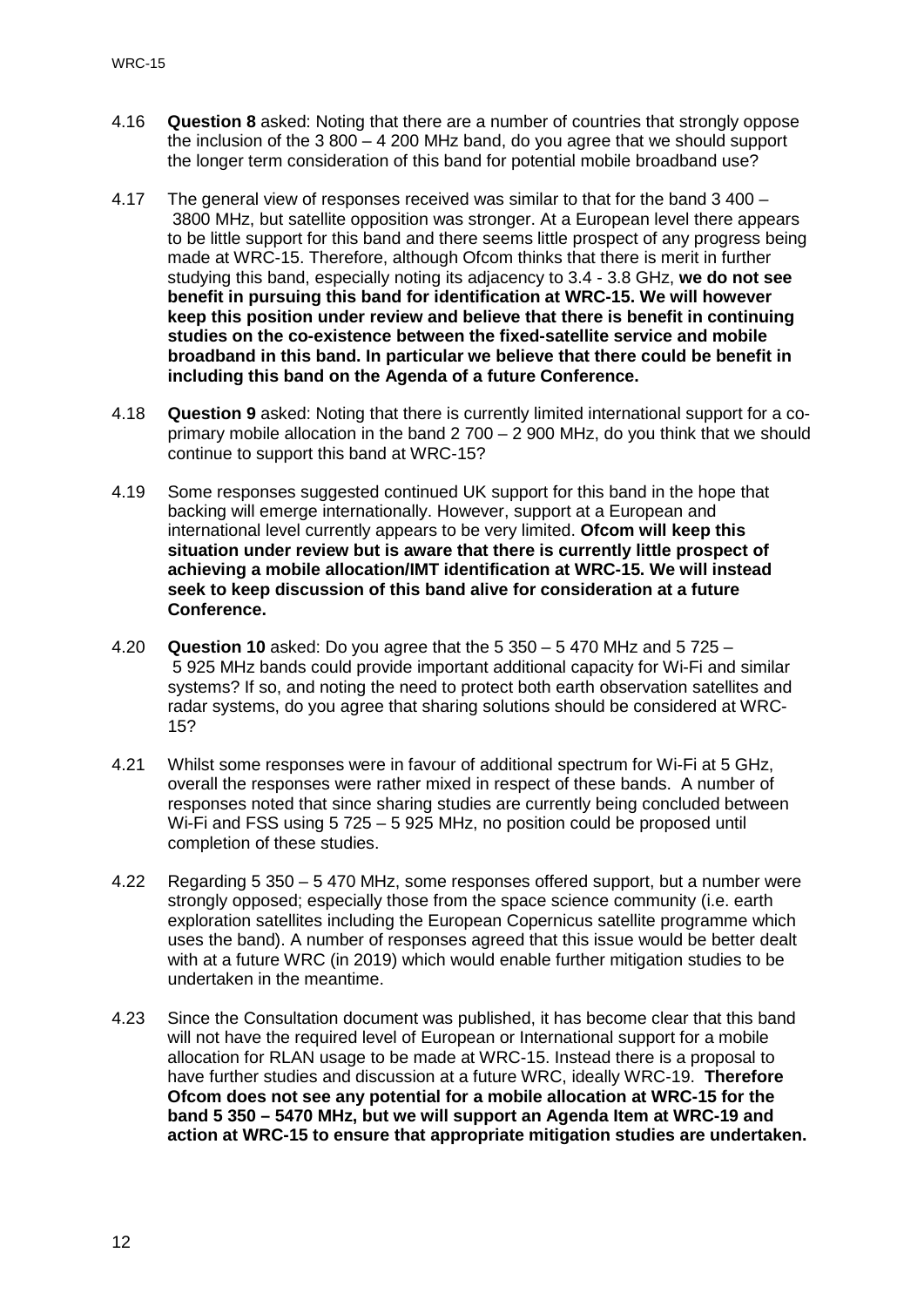- 4.24 **For 5 725 – 5 925 MHz**, Ofcom notes that the bands 5 725 5 830 MHz and 5 830 5 850 MHz are already used for licence-exempt devices in the UK and could be made available for Wi-Fi devices. We also note that 5 850 – 5 925 MHz is allocated to the Mobile service on a primary basis. We are aware that studies are ongoing but consider that **action to make these bands available for Wi-Fi at WRC-15 is not needed. However, it is possible that action may be required at a future Conference (e.g. WRC-19) if the studies show that amendment to certain regulatory provisions that apply to the bands between 5 725 – 5 850 MHz, is needed.**
- 4.25 **Question 11** asked: Do you agree that we should oppose a co-primary mobile allocation at WRC-15 for the band 470 – 694 MHz?
- 4.26 The majority of responses agreed with Ofcom's proposal for the UK to oppose a coprimary mobile allocation in the band. These responses highlighted the key and important role that the Digital Terrestrial Television (DTT) platform currently plays in broadcasting delivery and emphasised the wide consumer interests. In addition the PMSE usage in the UHF band was also highlighted by some responses. On the other side, some responses reflected that the fast moving mobile broadband environment meant that opposing a co-primary mobile allocation would be too short-term a view and warned that such an approach might result in the UK being left behind where others move ahead. These responses noted that supporting a co-primary mobile allocation would offer regulatory flexibility and would provide a platform for the UK to participate in the technical standardisation work.
- 4.27 Ofcom explained in a discussion document on the Future of Free to View Television published on 28 May 2014<sup>[7](#page-15-0)</sup>, that we do not currently expect full switch-off of DTT until post 2030, unless there were to be a significant policy intervention to support a more aggressive timetable for change. Added to this is our recognition that the ongoing importance of DTT and barriers associated to IPTV availability and take-up could make DTT switch-off unlikely until at least 2030.
- 4.28 Ofcom acknowledges the benefits of flexibility for the band 470 694 MHz over the longer term but equally we want to ensure that regulatory decisions do not create uncertainty and risk holding back investment. Some responses indicated that the use of supplemental downlink (SDL) would remove some of the technical complexities of a traditional duplex frequency arrangement and limit the technical compatibility issues between countries. One response proposed that the UK should take forward a proposal for a secondary allocation.
- 4.29 We recognise that SDL is one of a number of interesting technological innovations that have emerged over the past few years. We will continue to monitor these and further technological developments in the future.

<span id="page-15-0"></span><sup>&</sup>lt;sup>7</sup> See<http://stakeholders.ofcom.org.uk/consultations/700MHz/ftv/>  $\overline{a}$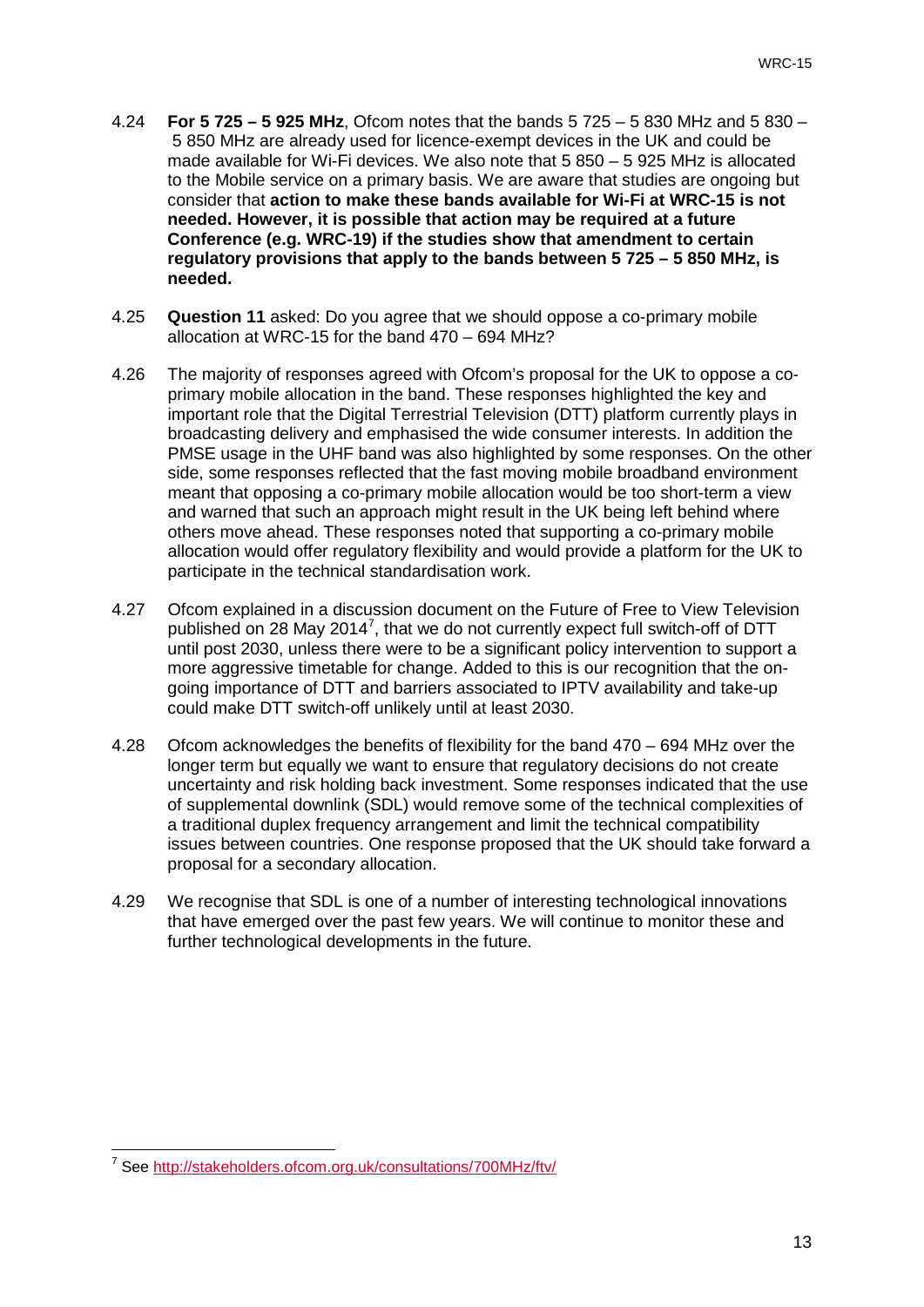4.30 Taking these points into consideration and noting previous Ofcom Statements which have highlighted the need to protect DTT services in the 470 – 694 MHz band in the UK, **Ofcom anticipates opposing a co-primary mobile allocation and IMT identification in the 470 – 694 MHz band at WRC-15. We will take this position into the relevant upcoming meetings of European preparatory process starting with the CEPT PTD meeting in January 2015.**

### **Agenda Item 1.2 - Mobile allocation in the frequency band; 694 - 790 MHz**

- 4.31 **Question 12** asked: Do you agree that the UK should continue to support harmonisation of 694 - 790 MHz for mobile broadband and an out-of-band emission limit for protection of DTT reception in an ITU-R Recommendation, alongside an acknowledgement that 694 MHz should be the lower frequency boundary for the band?
- 4.32 The responses received were broadly split between those that agreed that we should continue to support mobile allocation/IMT identification in the 694 – 790 MHz band, and those that did not agree with that position. Those that did not agree were concerned that this might impact the DTT platform in the UK. Ofcom recently published a statement<sup>[8](#page-16-0)</sup> on future plans for the 700 MHz (694 – 790 MHz) band: "*Decision to make the 700 MHz band available for mobile data*". In this Statement we make it clear that we will aim to ensure that the change in use of the 700 MHz band occurs in a way that safeguards the important benefits that DTT and PMSE services deliver to citizens and consumers.
- 4.33 Since we published our consultation document the international discussions have formally considered the proposed draft ITU-R Recommendation on setting limits for the out-of-band emissions that fall outside the 694 - 790 MHz band. These discussions took place at a recent international meeting<sup>[9](#page-16-1)</sup> but agreement could not be reached on the content of the draft Recommendation. Whilst that document was therefore not formally adopted we will continue to monitor activities, particularly with respect to how that Recommendation is now taken forward.
- 4.34 We will continue to support co-primary mobile allocation/ IMT identification, in the 694 – 790 MHz band, being made at WRC-15.

#### **Agenda Item 1.3 - Broadband Public Protection and Disaster Relief (BPPDR)**

- 4.35 **Question 13** asked: Do you agree that any harmonisation measures for PPDR use should be sufficiently flexible to enable PPDR agencies to choose the most appropriate spectrum solutions nationally?
- 4.36 The majority of responses agreed with this statement, although some expressed concern over bands that might be studied. A small number of responses supported dedicated spectrum, but even these tended to recognise the need for countries to have options to manage their own needs.

 $\overline{a}$ 

<sup>8</sup> <http://stakeholders.ofcom.org.uk/consultations/700MHz/statement/>

<span id="page-16-1"></span><span id="page-16-0"></span> $9 \frac{\text{Mept} \times \text{MeV}}{\text{Meetina of ITU-R Study Group 5 (10<sup>th</sup> – 11<sup>th</sup> November 2014)}$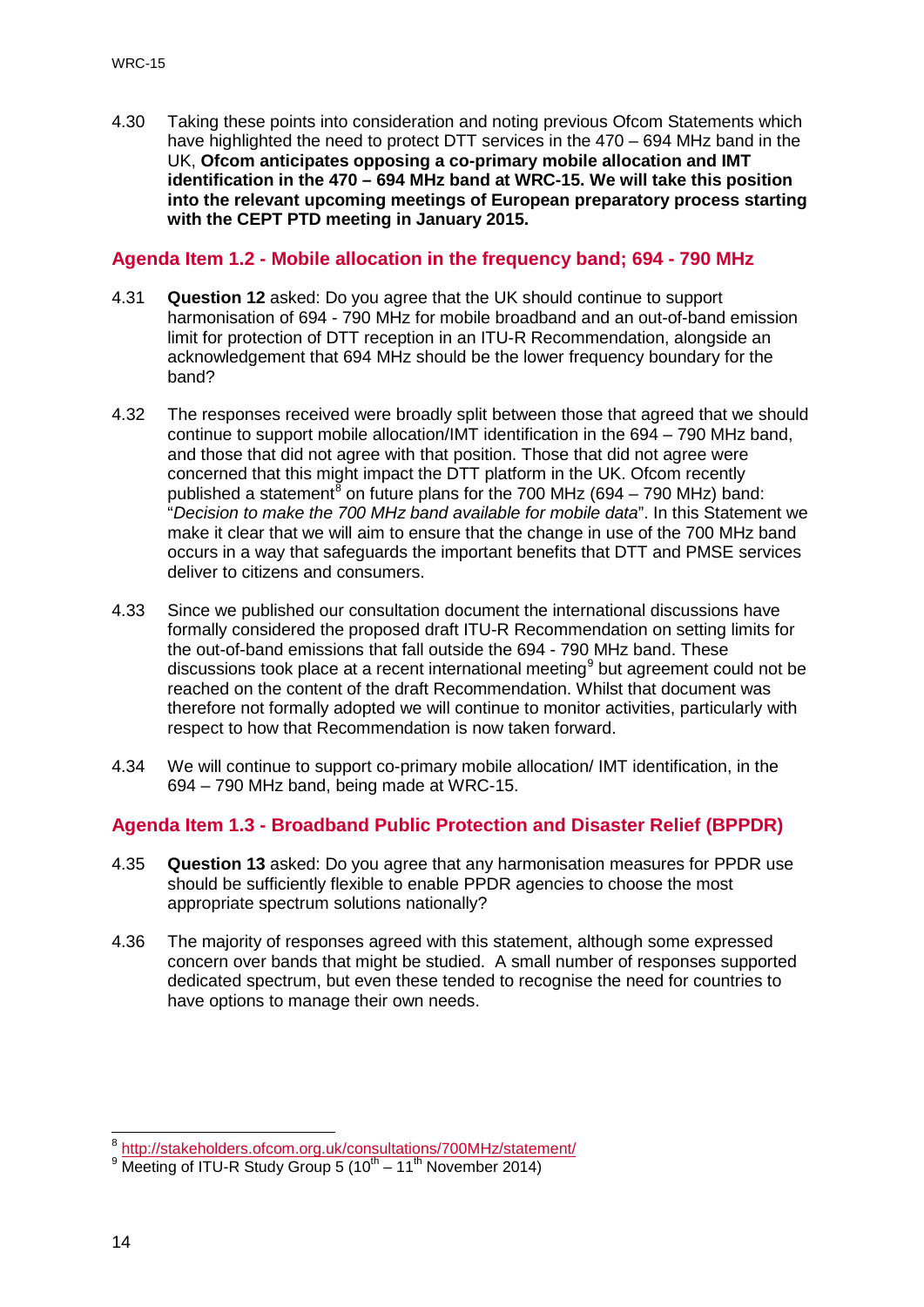4.37 We will maintain the position of supporting national flexibility in order to enable PPDR agencies to choose the most appropriate solution to suit their national needs. We will oppose any solution which seeks to identify dedicated bands for emergency services use.

#### **Agenda Item 1.4 - Amateur service, on a secondary basis, within the 5 250-5 450 kHz band**

- 4.38 **Question 14** asked: Do you have any comments on the potential use by the amateur service in the 5 250 to 5 450 kHz band?
- 4.39 This band is managed in the UK by MoD, which already allows UK amateurs limited access.
- 4.40 Ofcom has in the past offered some support for a wider allocation, but equally we have been very clear that this is a matter for the MoD who will ultimately define what the UK can support, into the international preparatory processes, for amateur use in this band.

#### **Agenda Item 1.6 - Additional fixed satellite allocations between 10 and 17 GHz**

- 4.41 **Question 15** asked: Do you agree that if any allocations to the fixed satellite service in the 10-17 GHz range impose undue constraints on existing services then further studies on the demand and justification for use of the spectrum would need to be carried out?
- 4.42 Making additional allocations to the fixed-satellite service was widely supported by those satellite industry representatives who responded to the consultation. On the other hand vendors of fixed link equipment, where fixed links share use of these bands with satellite use, expressed caution against making additional FSS allocations. Some satellite responses reflected that Ofcom's participation in satellite coordination meetings gave a good indication of the difficulty in obtaining coordination agreements between satellite operators and that this was a good guide to the demand for spectrum in the bands. Ofcom is aware of the difficulties raised by some co-ordination agreements but equally believes that there are different reasons as to why such difficulties arise. We note that not all satellite systems subject to coordination are actually launched and put into service. A number of responses felt that the priority of this agenda item should be raised to high, from medium. We will keep this situation under review but for the time being have kept this agenda item at medium.
- 4.43 We are aware that there are ongoing studies in ITU and CEPT assessing the current allocations in the band (i.e. fixed, mobile and some science services, but not IMT as it is not currently identified in the bands under discussion). These **studies will inform the development of the UK position going forward**.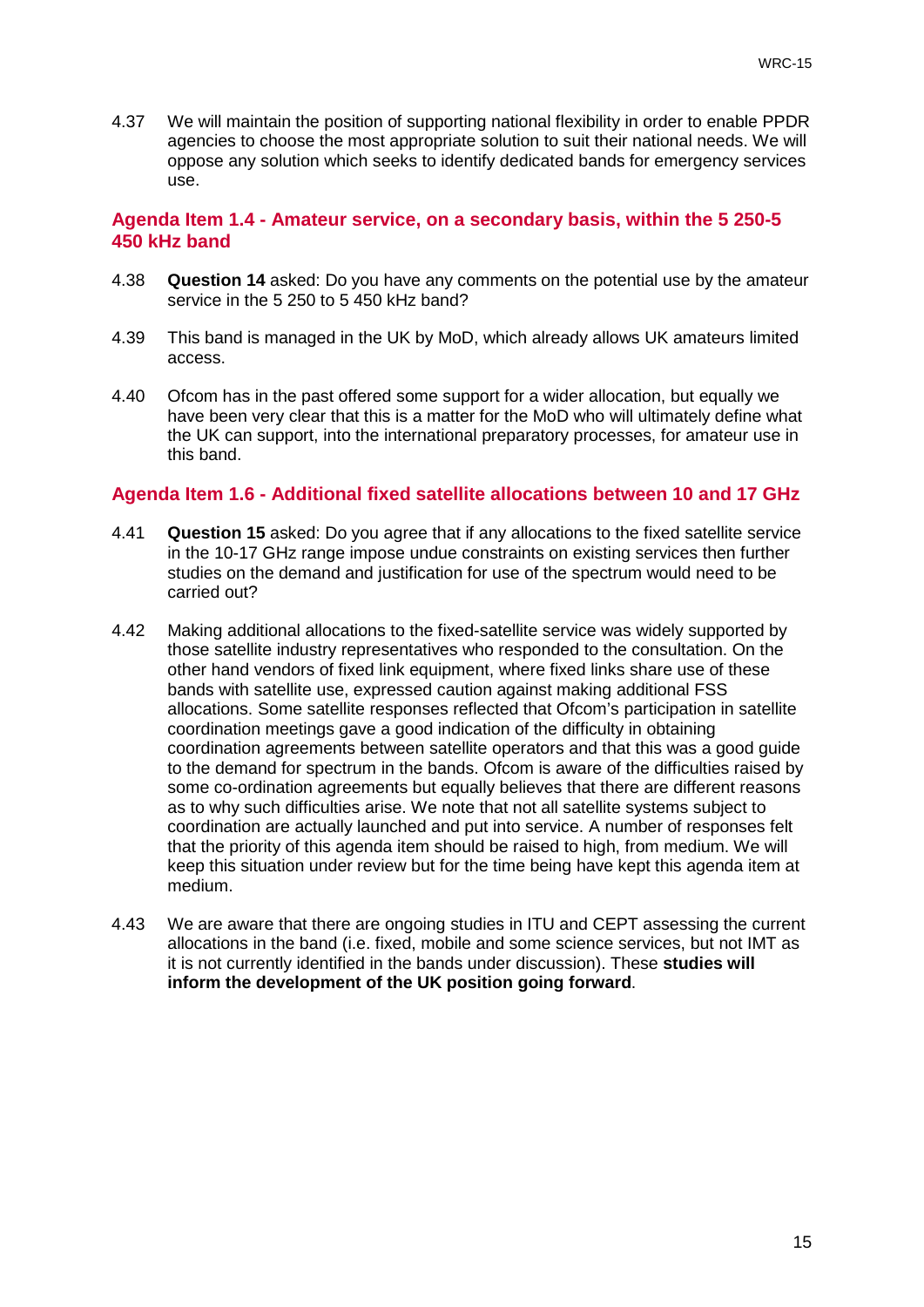#### **Agenda Item 1.7 – Review of Fixed Satellite Service (FSS) use in the band 5 091 – 5 150 MHz**

- 4.44 **Question 16** asked: Do you agree that the UK should support retaining the recognition for aeronautical radionavigation use, but equally support reviewing the limits associated with the FSS with a view to facilitating better use by the FSS?
- 4.45 The majority of responses agreed with continued recognition of aeronautical use and supported flexibility in the limits. One response indicated the importance of the 5 GHz band to the defence and aviation industries and was thus reluctant to support FSS use.
- 4.46 Ofcom will continue with its current position to support a review of the limits on the fixed satellite service (FSS) use, whilst retaining the aeronautical radionavigation allocation.

#### **Agenda Item 1.9 (1.9.1) - Additional fixed satellite (FSS) allocations in the 7/8 GHz bands**

- 4.47 **Question 17** asked: Do you agree that the UK should support new primary allocations for the fixed-satellite service in the 7/8 GHz bands, with the proposed restrictions?
- 4.48 The majority of responses to this question agreed that the UK should support new primary allocations of 2 x 100 MHz to FSS in the 7/8 GHz band. Some responses stressed that such allocations to FSS should include restrictions so as not to place additional constraints on existing services.
- 4.49 Ofcom will continue with its current position of supporting additional allocations to the fixed-satellite service with the proposed restrictions as outlined in the consultation document

### **Agenda Item 1.10 - Additional mobile satellite IMT allocations in the 22-26 GHz range**

- 4.50 **Question 18** asked: Do you agree that the UK should not support new allocations for the mobile-satellite service in 22-26 GHz as they are not justified and that the focus should instead be upon the continued protection of the incumbent services?
- 4.51 The majority of responses agreed with the proposed UK position. As a result, Ofcom maintains its position to **oppose any new allocations for the mobile satellite service in the band 22 – 26 GHz at WRC-15**.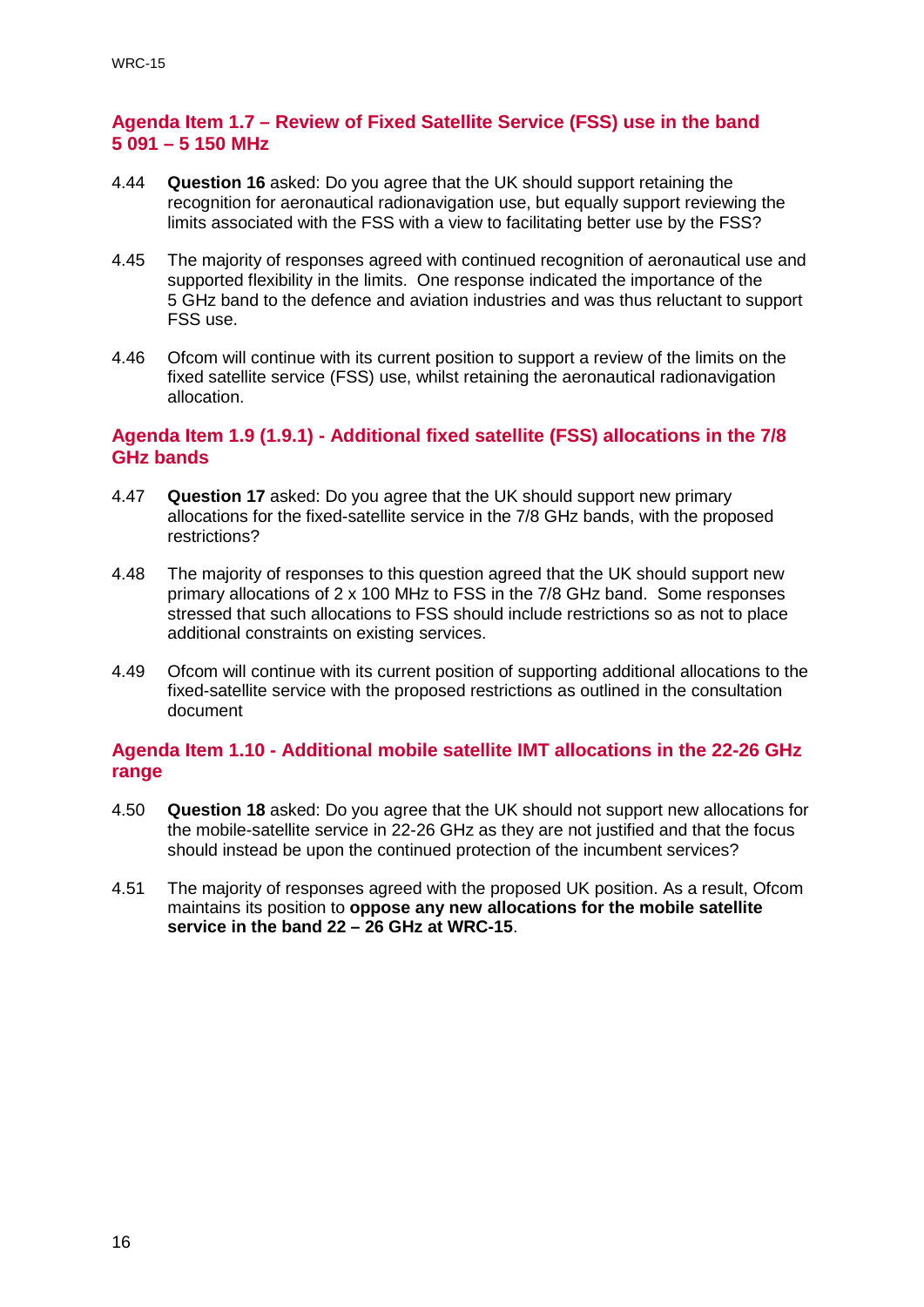# 5 Transport, including Radiodetermination

### **Agenda Item 1.5 - Use of fixed-satellite service bands for the control of unmanned aircraft**

- 5.1 **Question 19** asked: What are your views on the use of FSS spectrum allocations for Unmanned Aircraft Systems (UAS), recognising the shared regulatory responsibility and the safety considerations for the control of unmanned aircraft?
- 5.2 The majority of responses were from the satellite industry (both UK and overseas) which, with one exception, considered that the UK should support the use of the FSS bands for unmanned aircraft with the minimum of regulatory action.
- 5.3 The satellite industry view was countered by both the UK CAA and NATS who require stronger regulatory recognition in the international Radio Regulations.
- 5.4 Some respondents suggested that we had misinterpreted the ICAO (International Civil Aviation Organisation) view on this agenda item and that we should therefore be able to support unmanned aircraft under the less prescriptive regime currently being discussed. However, since CAA, and to an extent the Department of Transport, lead for the UK in ICAO, it would not be appropriate for Ofcom to try to interpret the ICAO position on this Agenda Item. **We continue to work with CAA on this matter.**
- 5.5 Given the advice of CAA, we have concluded that the **UK cannot support the solution proposed by the satellite industry** (under which beyond-line-of-sight UAS control and non-payload communications (CNPC) links are considered to operate as part of the FSS). However, noting the strong views on both sides, **we will keep this position under review and will continue to engage closely on this matter and follow the ongoing debates**.
- 5.6 Given the levels of interest in this issue, we have lifted the priority of this agenda item from **Medium** to **High**.

#### **Agenda Item 1.8 - review the provisions relating to earth stations located on board vessels (ESVs)**

- 5.7 **Question 20** asked: Do you have any view on the need, or otherwise, to modify the restrictions that relate to the operation of ESVs in the bands 5 925 – 6 425 MHz and 14 – 14.5 GHz?
- 5.8 Many responses indicated that the coordination distances in the current regulations may be out of date since state-of-the-art ESV technology allows the use of power levels lower than those foreseen in the regulations, thereby enabling the coordination distance to be reduced. Some responses also emphasised that any revised limits would still need to protect incumbent fixed and space science services. **Ofcom will take these views into account in ongoing discussions under this agenda item**.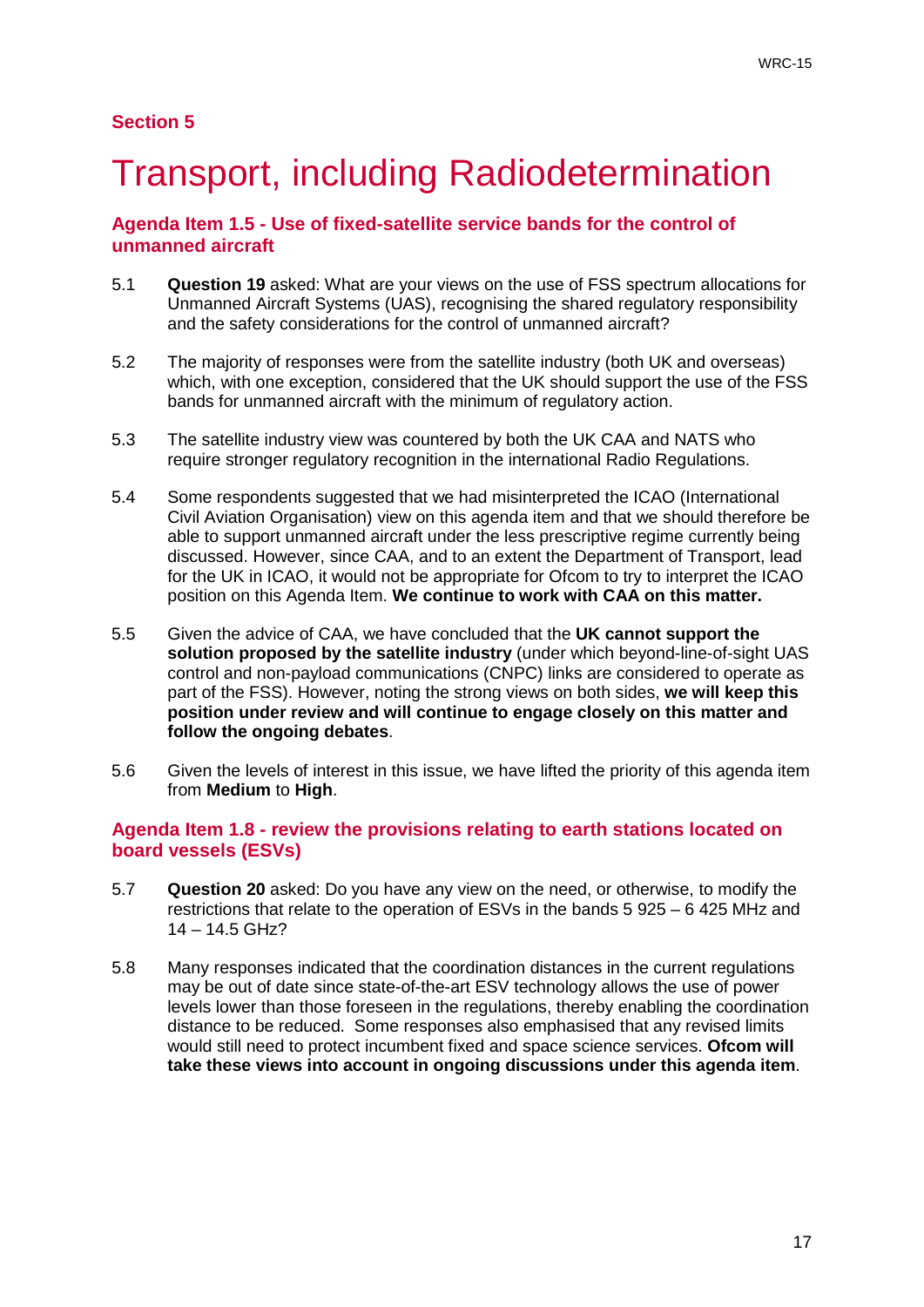#### **Agenda Item 1.9 (1.9.2) - Potential allocations to the maritime-mobile satellite service in 7/8 GHz**

- 5.9 **Question 21** asked: What are your views on a potential new allocation to the maritime mobile satellite service, recognising the UK interest in the other services that make use of the bands under consideration?
- 5.10 Responses indicated that the UK should not support new allocations to the maritime mobile-satellite service in the 7/8 GHz band. **Ofcom would expect to oppose any such allocation at WRC-15.**

#### **Agenda Item 1.15 - Spectrum demands for maritime on-board communications**

- 5.11 **Question 22** asked: Do you agree that the UK should not support a proposal for additional UHF spectrum for maritime on-board communications and that narrower channels will help to increase capacity?
- 5.12 The general flavour of responses to this question supported the view expressed in the question. Therefore **Ofcom would not expect to support a proposal for additional spectrum for maritime on-board communications**. We continue to believe that narrower bandwidths will deliver an increase in the total number of channels available, thereby helping to alleviate congestion. As we note in section 3 of this document, current discussions under this Agenda Item appear to have stabilised to a point where we believe it is appropriate to lower the priority from medium to low. However Ofcom, as with all agenda items, will keep priorities under review between now and the conference itself.

#### **Agenda Item 1.16 – Development of the maritime Automatic Identification System (AIS)**

- 5.13 **Question 23** asked: What are your views on any necessary regulatory provisions for AIS in the bands already identified for maritime use?
- 5.14 Ofcom will take into account responses which expressed broad support for implementation of the VHF Data Exchange System as an application of AIS.

#### **Agenda Item 1.17 - Potential allocations for wireless avionics intracommunications (WAIC)**

- 5.15 **Question 24** asked: Where the appropriate radio regulatory provisions are established for use in existing aviation related bands, do you agree that the UK should support regulatory conditions for the accommodation of WAIC applications?
- 5.16 Responses expressed support for developing regulatory conditions to allow the accommodation of WAIC. Some responses emphasised the need to protect services in bands adjacent to the emerging preferred band for WAIC of 4 200 – 4 400 MHz. Ofcom will take these views into account.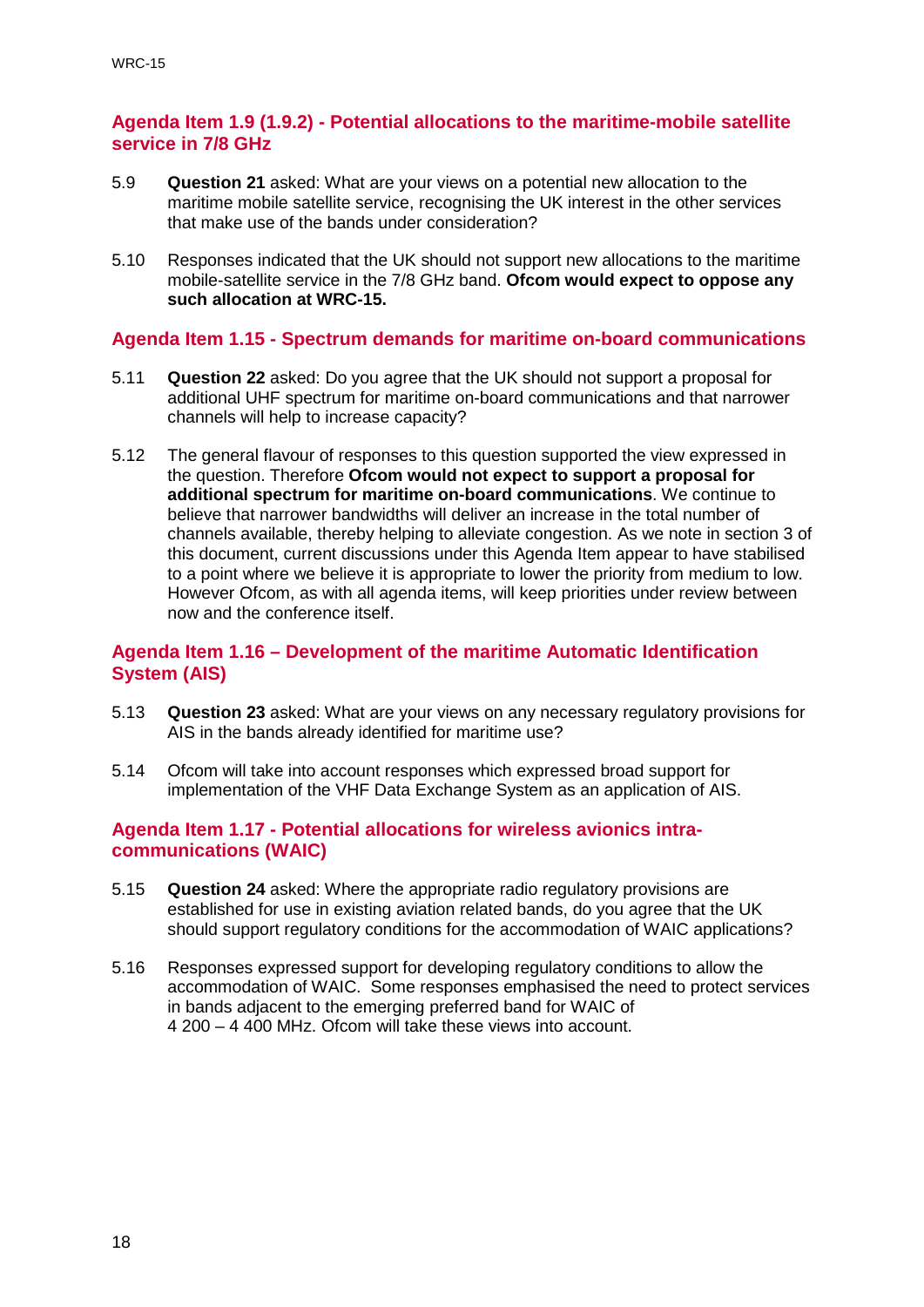### **Agenda Item 1.18 – Radar for automotive applications in 77.5 - 78.0 GHz**

- 5.17 **Question 25** asked: Do you agree that the UK should support a generic radiolocation allocation in the 77.5 – 78 GHz band, where appropriate technical conditions are established?
- 5.18 Responses to this question raised a number of issues. Some pointed out that technology similar to that used in the automotive industry is being developed for use in wingtips of taxiing aircraft and thus not limiting any allocation to automotive use might offer advantages.
- 5.19 Other responses highlighted the primary amateur and amateur satellite allocations and questioned the need for making a radiolocation allocation for use by licenceexempt devices.
- 5.20 Some other responses considered that fixed services in 76 81 GHz and 81 86 GHz should not be constrained as a result of making a radiolocation allocation in 77.5 – 78 GHz.
- 5.21 Some responses considered that the scope of the agenda item means that any allocation to radiolocation should not be generic and unconstrained, so that high power radars could not be implemented in this allocation
- 5.22 Ofcom maintains its position of support for a radiolocation allocation and will seek to maintain flexibility in the applications that can be implemented in this allocation. We will do this by promoting the idea of a set of technical parameters in the Radio Regulations to which any radar operating in this band must conform. These parameters should be consistent with those used in automotive applications.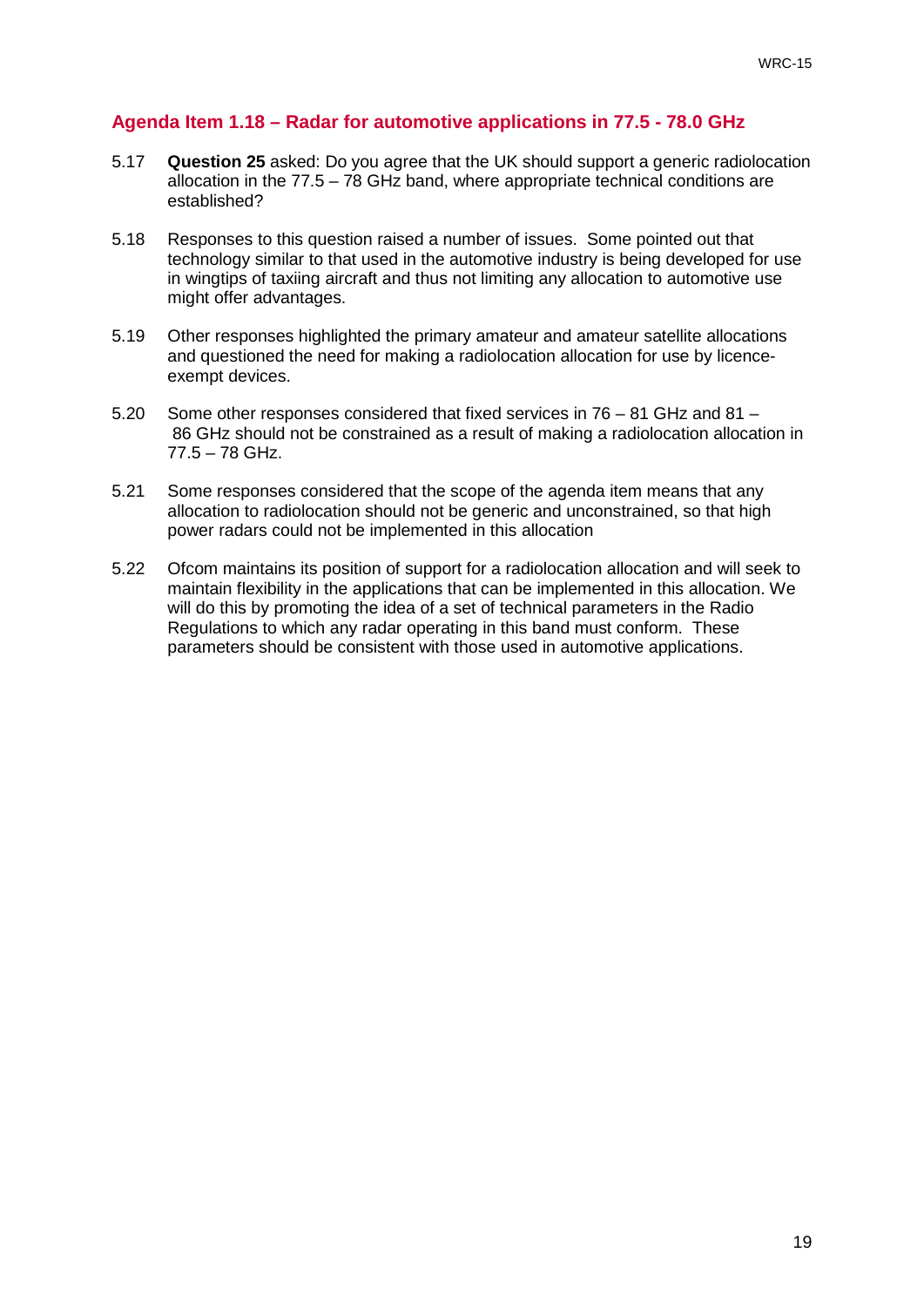## Scientific use of spectrum

#### **Agenda item 1.11 – Earth exploration-satellite service (Earth-to-space) in the 7- 8 GHz range**

- 6.1 **Question 26** asked: Do you agree that the UK should support an allocation across the 7 190 – 7 250 MHz band, dependent upon the outcome of technical studies?
- 6.2 Responses expressed support for an allocation to the earth exploration satellite service (Earth-to-space) across the 7 190 – 7 250 MHz band provided that protection of existing services can be assured. Ofcom will take this position forward.

#### **Agenda item 1.12 - Earth exploration-satellite (active) service in the 8/9/10 GHz bands**

- 6.3 **Question 27** asked: Do you agree that it is right to wait for the relevant sharing studies to mature before coming to a final position on the potential for additional allocations to the earth exploration-satellite (active) service in the 8/9/10 GHz band?
- 6.4 Responses agreed that we should wait for the sharing studies to mature before coming to a final position. One response considered that the studies will reach maturity in the near future. This response noted the recognition in the ITU spectrum requirements report of the importance of high resolution EESS SAR and suggested that a decision should be taken soon after the completion of the studies.

#### **Agenda item 1.13 - Distance limitation on space vehicles communicating with orbiting manned space vehicles**

- 6.5 **Question 28** asked: Do you agree that the UK should support the CEPT position that removes the distance limitation on space vehicles communicating with orbiting manned space vehicles, whilst retaining the pfd limit to protect terrestrial services?
- 6.6 All but one response agreed with this position and that response suggested the distance might be increased but not removed altogether. Ofcom anticipates continuing to support the CEPT position.

#### **Agenda item 1.14 - Reference time-scale and potential modification of coordinated universal time (UTC);**

6.7 **Question 29** asked: Do you agree that the UK should support maintaining UTC as currently defined (i.e. with the inclusion of leap seconds) and that the UK should support further study around the concept of dissemination of two reference time scales?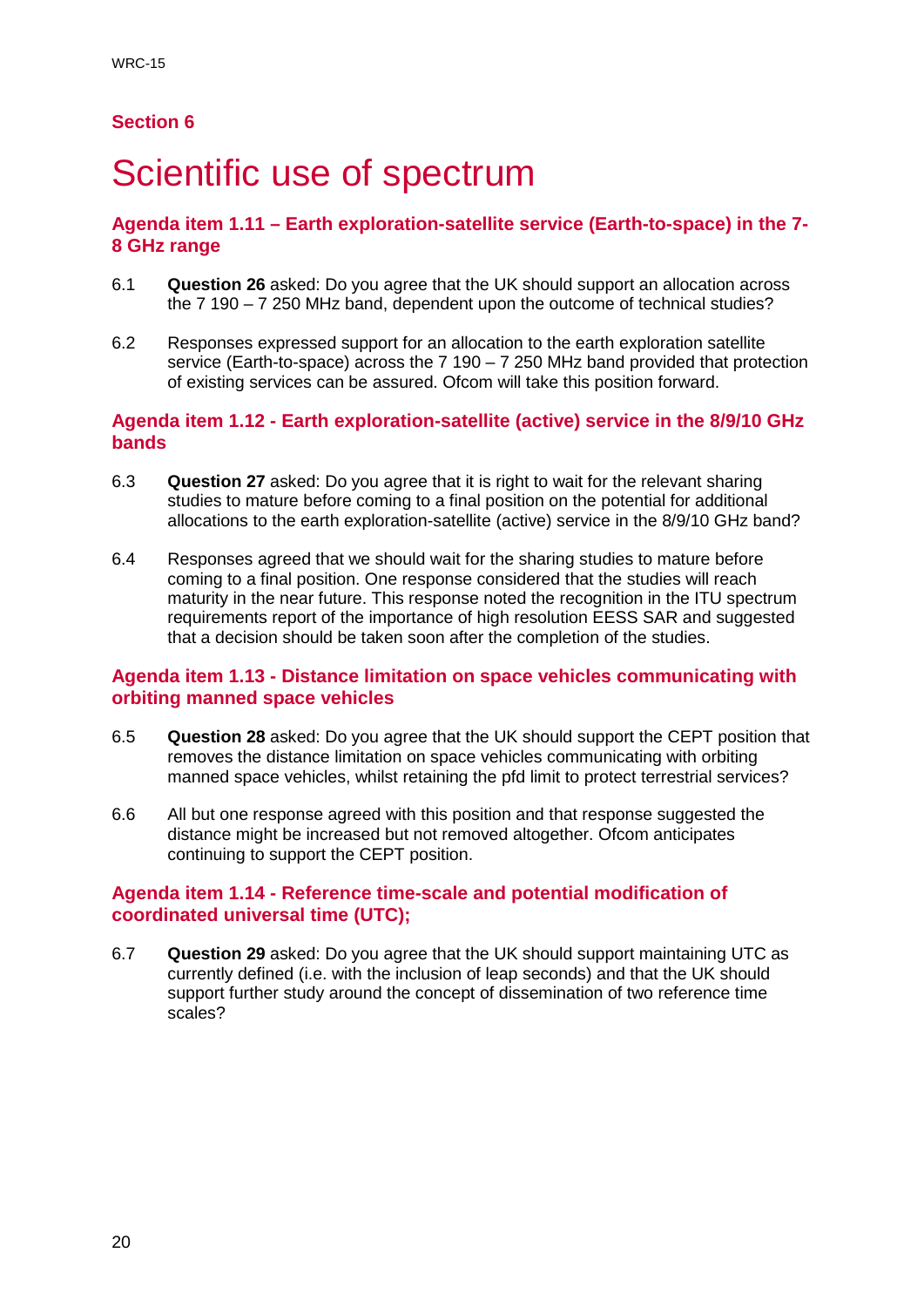- 6.8 All responses indicated a preference to retain UTC as currently defined (with leap seconds).
- 6.9 We anticipate that Government will continue to strongly support the retention of the leap second and this is the position we expect to take into WRC-15. This is expected to continue to be a high priority and potentially very difficult issue for the UK at WRC-15.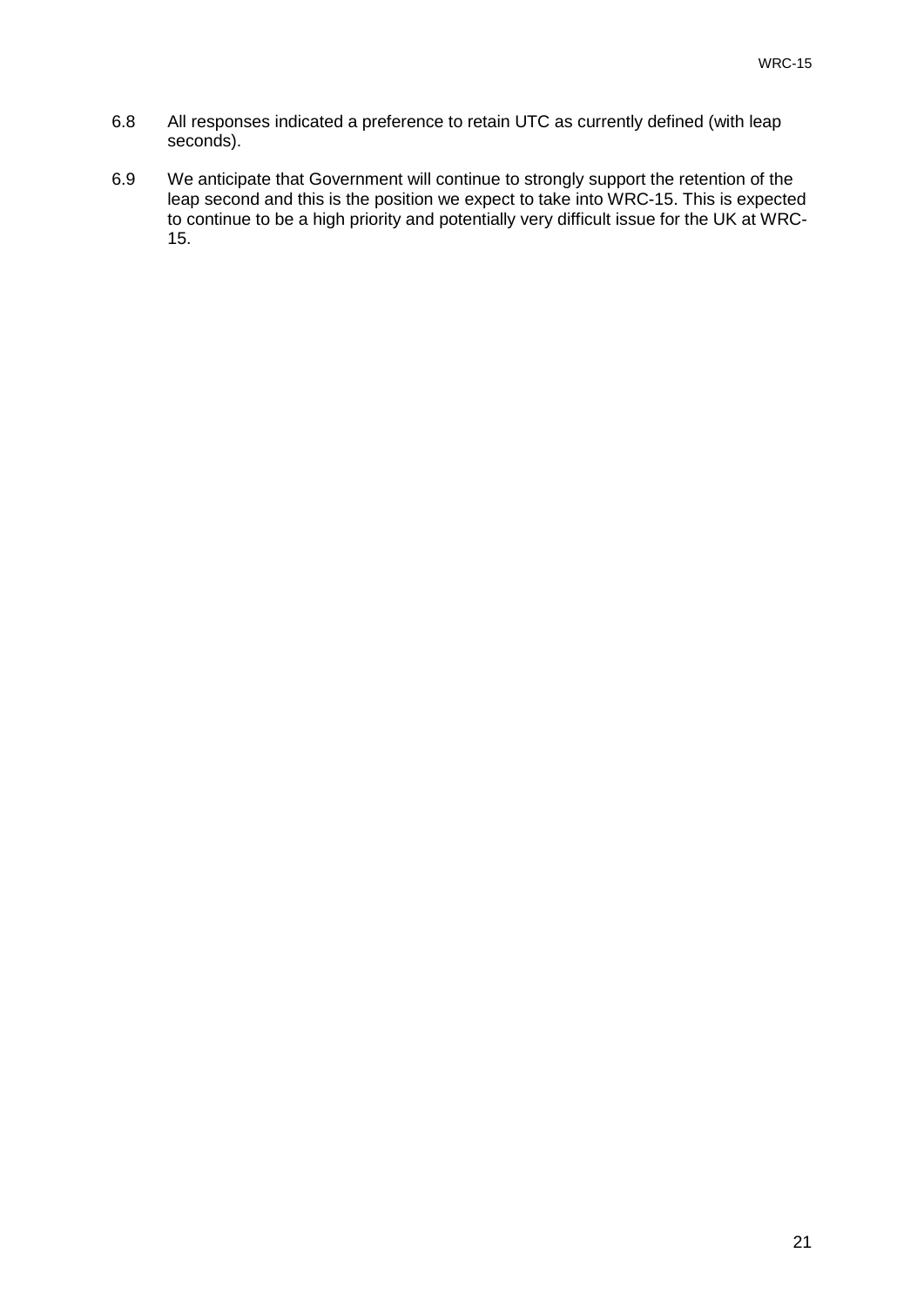## Standing agenda items

### **Agenda Item 7 - Resolution 86 (Satellite coordination and notification procedures)**

- 7.1 **Question 30** asked: Do you have any comments on the UK approach and positions on the elements of Agenda Item 7?
- 7.2 This agenda item covers a wide range of issues and this was reflected in the responses to this question. Ofcom will take these views into account in the ongoing preparations under this Agenda item. A number of responses felt that this agenda item should have its UK priority lifted from medium to high, noting the detailed and difficult discussions that arose at WRC-12. Ofcom recognises that discussions under Agenda Item 7 at WRC-12 did indeed become very important for the UK, but does not consider that discussions at WRC-15, based on the issues that have thus far been raised, will be so contentious. Therefore at this time we feel that it is appropriate to retain this Agenda Item at medium priority. We are however aware that issues can escalate rapidly under this agenda item and will continue to monitor and engage in the on-going discussions and will keep the prioritisation under review.

#### **Agenda Item 9.1, issue 9.1.1 - Protection of the mobile-satellite service in 406 - 406.1 MHz**

- 7.3 **Question 31** asked: Do you agree that any potential regulatory constraints need to be fair and proportionate on both the Cospas-Sarsat operation and users in the adjacent band?
- 7.4 The majority of responses considered that constraints introduced in order to provide adequate protection of and ensure the operation of the Cospas-Sarsat system should be fair and proportionate on both Cospas-Sarsat and existing services in adjacent bands.
- 7.5 Some responses felt that Cospas-Sarsat should not be subject to additional constraints given its role in emergency communications, whereas another response felt that additional constraints on existing systems should not exceed those which currently provide appropriate protection.
- 7.6 Ofcom will take these positions into account in trying to develop an approach which is fair and proportionate to both Cospas-Sarsat and users in the adjacent band.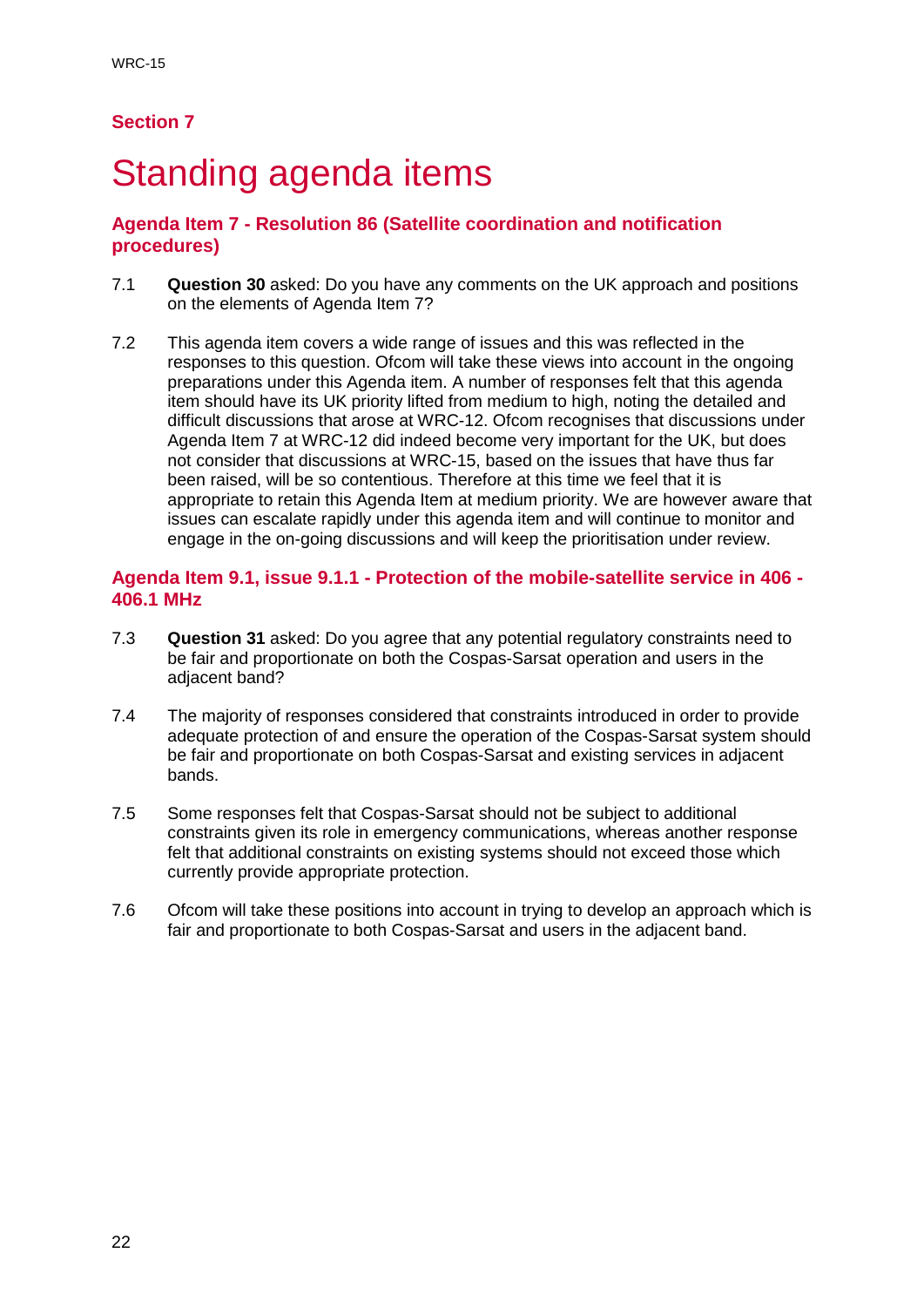#### **Agenda Item 9.1, issue 9.1.2 – Studies on possible reduction of the satellite coordination arc**

- 7.7 **Question 32** asked: Do you have any comments on Agenda Item 9.1.2 concerning reduction of the satellite coordination arc?
- 7.8 A variety of views were received that discussed the merits of a potential change to the coordination arc in the C and Ku Bands, while there was general agreement that a change in the Ka bands was not required at this time. In addition the merits of the ΔT/T criteria over using a C/I (carrier to interference) mechanism was mentioned by some respondents.
- 7.9 Ofcom will continue to actively engage on this agenda item as it develops further.

#### **Agenda Item 9.1, issue 9.1.3 - Use of satellite orbital positions and associated spectrum by developing countries**

- 7.10 **Question 33** asked: Do you agree that the UK should oppose any proposal that aims at changing the provisions of the Radio Regulations in a way that gives inherent priority (i.e. coordination priority) to certain satellite systems over any other satellite system?
- 7.11 Responses to this question supported the proposed UK position to oppose changes which would result in inherent priority being given to certain satellite systems. Ofcom will maintain the position to oppose any such proposals.

### **Agenda Item 9.1, issue 9.1.4 – Updating the Radio Regulations (RRs)**

- 7.12 **Question 34** asked: Do you have any comments on Agenda Item 9.1.4 relating to updating the RR for out of date or redundant material
- 7.13 Responses advocated a cautious approach to updating the Radio Regulations in respect of the removal of out of date or redundant material.

#### **Agenda Item 9.1, issue 9.1.5 - Satellite use of 3.4 – 4.2 GHz, for aeronautical and meteorological services**

- 7.14 **Question 35** asked: Do you have any view on the need, or otherwise, for additional international regulatory measures to support the use of earth stations for aeronautical and meteorological communications in the 3.4 – 4.2 GHz band?
- 7.15 A number of responses considered the use of earth stations for aeronautical and meteorological communications to be essentially a national matter and thus not requiring any changes to the Radio Regulations. Some responses saw a need to afford the aeronautical and meteorological usage of the band some form of international recognition and one response suggested that a specific portion of the 3.4 – 4.2 GHz band could be identified. Finally some responses saw a link between this agenda item and possible use of parts of this band for IMT. Ofcom will take these views into account in taking forward work under this agenda item.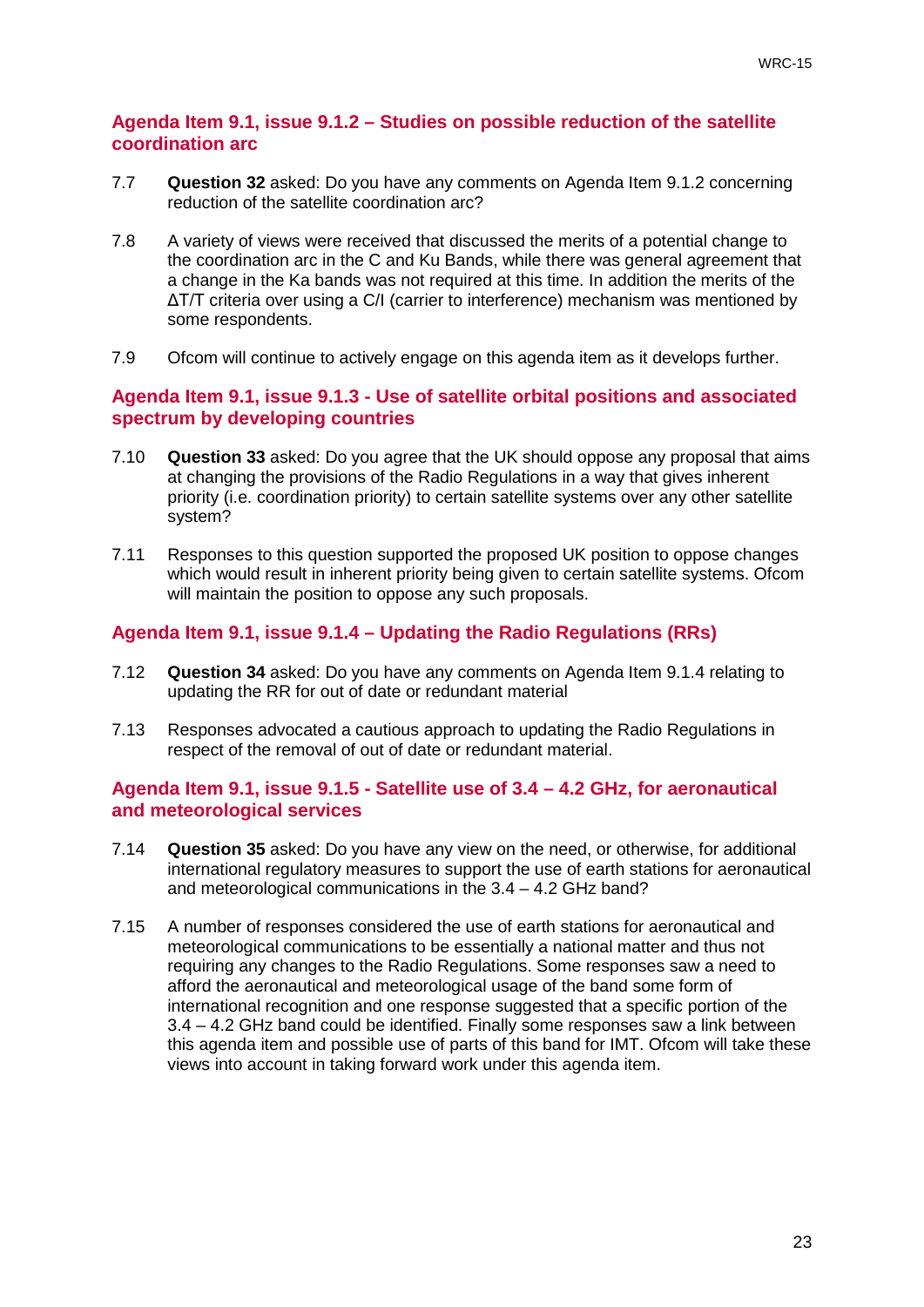#### **Agenda Item 9.1, issue 9.1.6 - Studies towards review of the definitions of fixed service, fixed station and mobile station**

- 7.16 **Question 36** asked: Do you agree that the UK should not support any change to the fixed and mobile definitions under Agenda Item 9.1.6?
- 7.17 Responses agreed that we should not support any change to the definitions of fixed and mobile under this agenda item. Ofcom expects to maintain the UK position as described in the consultation.

#### **Agenda Item 9.1, issue 9.1.7 - Spectrum management guidelines for emergency and disaster relief radiocommunication**

- 7.18 **Question 37** asked: Do you have any views on the CEPT position that no further work is required in respect of spectrum management guidelines for emergency and disaster relief communications?
- 7.19 Responses agreed with the CEPT position that no further action is required in respect of spectrum management guidelines for emergency and disaster relief communications. Ofcom agrees and will continue with this position moving forward.

#### **Agenda Item 9.1, issue 9.1.8 - Regulatory aspects for nano and pico-satellites**

- 7.20 **Question 38** asked: Do you agree that no specific measures need to be introduced for nano and pico-satellites and that the current approach to their regulation is sufficient?
- 7.21 The vast majority of responses supported the position as set out in the consultation document that no specific measures are required. One response saw advantages in having a process that would potentially aid their deployment, but other responses equally saw some difficulties in adopting such an approach. Ofcom looks forward to continued discussion on the matter. While we recognise the attraction in having a process that eases the international regulatory requirement for these systems, Ofcom is, at the present time, minded not to support having specific regulatory measures for nano and pico satellites included in the Radio Regulations.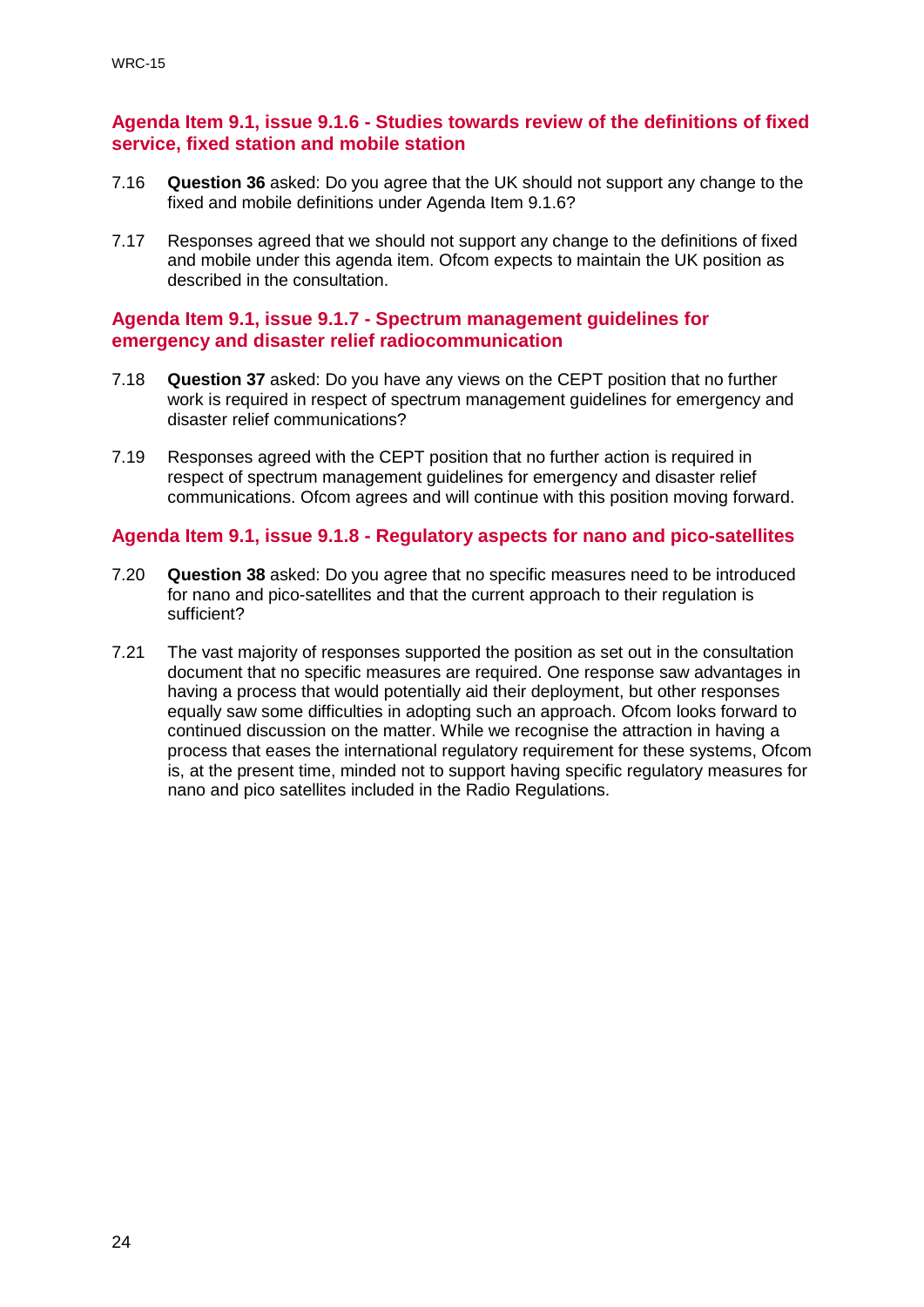#### **Agenda Item 9.2 - difficulties or inconsistencies encountered in the application of the Radio Regulations**

- 7.22 **Question 39** asked: Do you agree that the UK should support the recent regulatory developments with respect to ESOMP*[10](#page-27-0)* operation, while continuing to monitor developments?
- 7.23 There was a mix of responses under this item. There was broad support from the satellite industry, and some from the aviation sector, for the operation of ESOMPs to have greater regulatory certainty within the Radio Regulations. However others from the satellite industry opposed such a change, along with some from the fixed service community (i.e. fixed links), citing potential interference to satellite and fixed link systems respectively. In addition, some from the aviation sector felt that changes to the Radio Regulations to recognise ESOMPs operation, whilst sufficient for some applications, might not carry sufficient regulatory clarity for ESOMPs to be used for the control of unmanned aircraft. This is distinct from discussions under Agenda Item 1.5 (Unmanned Aircraft).
- 7.24 This item will ultimately be addressed by the Director's Report to the WRC and it will be reliant upon what that report will say when submitted to the WRC. Ofcom continues to support the principle behind giving ESOMPs greater international regulatory certainty and will monitor and actively engage in the continuing discussions. As a result we feel that, from a UK perspective, this agenda item should have its priority lifted from low to medium.

### **Agenda Item 9.3 - on action in response to Resolution 80**

- 7.25 **Question 40** asked: Do you have any comments on Agenda Item 9.3 considering Resolution 80?
- 7.26 We received a limited number of responses under this agenda item. Whilst it was noted that no specific proposal had been made, the general view was that the UK needed to monitor potential developments where they might have a linkage with the activities addressed under Agenda Item 7. Ofcom will keep this agenda item under review leading up to WRC-15.

#### **Other standing Agenda items**

- 7.27 **Question 41** asked: Do you have any comments concerning the standing agenda items?
- 7.28 The majority of responses emphasised the need to monitor the standing agenda items to review proposals as they are made. Whilst one response felt that any proposals to reduce the detail of the Radio Regulations were to be welcomed, many responses noted that changes can have other consequential actions that need careful consideration. We recognise this concern and will take it into account going forward.

<span id="page-27-0"></span> $10$  ESOMPs – Earth Stations on Mobile Platforms: an application of the fixed-satellite service, where the earth station may operate from a single defined location, multiple points or whilst in motion. Antenna technological developments have gone some way to lessen the potential for interference to other satellite systems and terrestrial fixed link services.  $\overline{a}$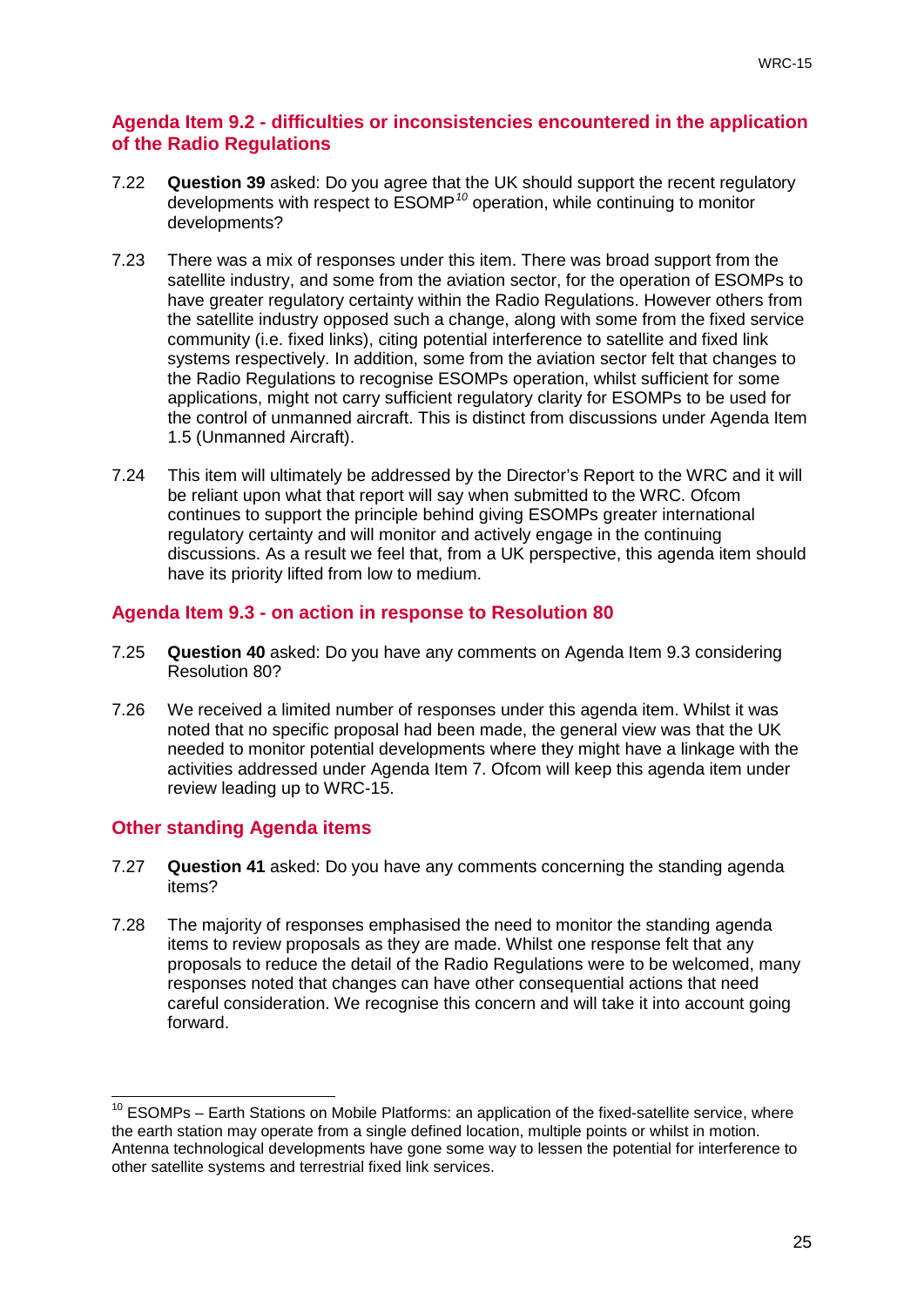# 2014 Plenipotentiary Conference – New WRC-15 Agenda Item

### **Global Flight tracking**

- 8.1 At its most recent meeting in October/November 2014, the ITU Plenipotentiary Conference (the highest-level policy making body in the ITU) adopted a Resolution "*to instruct WRC-15 to include in its agenda, as a matter of urgency, the consideration of global flight tracking, including, if appropriate, and consistent with ITU practices, various aspects of the matter, taking into account ITU-R studies*". This is due in part to the disappearance of Malaysian Airlines flight MH370 and the loss of Air France flight 447 in 2009. This is a highly unusual step taken by the Plenipotentiary Conference and reflects the sensitive and political nature of the topic.
- 8.2 Ofcom supports efforts to improve the safety of aviation globally and we are actively engaging in the European and ITU groups that are considering this issue. UK Government was closely engaged in the development of this issue at the ITU Plenipotentiary Conference. Government argued that, given the importance of this issue, consideration should not be rushed and studies should be fully completed looking at all the potential issues involved. Ofcom expects to play an active role in the ongoing discussions and technical studies.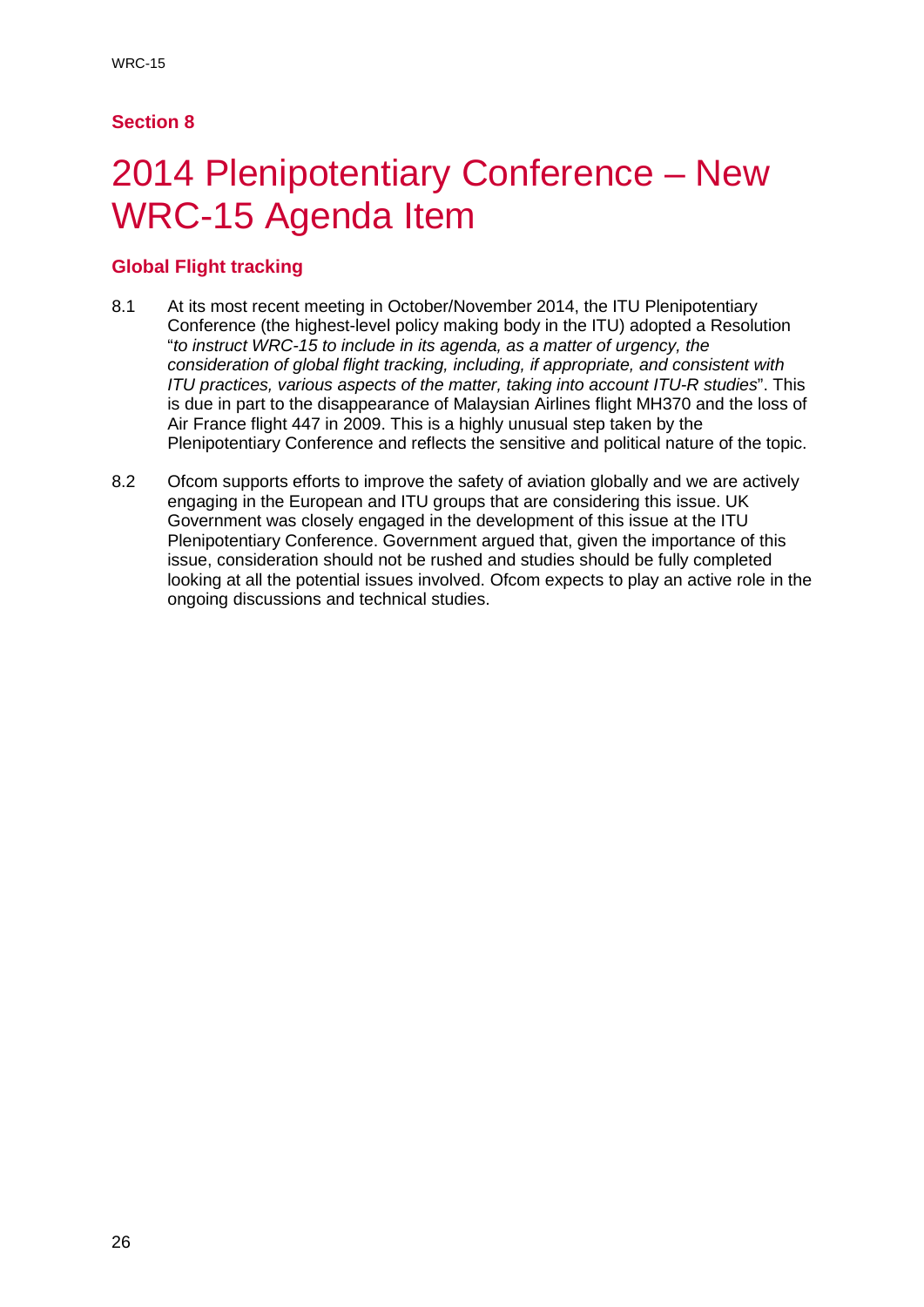## **Future WRC Agenda items**

### **Agenda item 10**

### **Potential future Agenda Item for IMT above 6 GHz**

- 9.1 **Question 42** asked: Do you have any comments regarding UK positions for future WRC agenda items?
- 9.2 **Question 44** asked: Are there particular frequency bands, above 6 GHz, that should be considered for technical study in relation to the potential future agenda item addressing IMT use?
- 9.3 Responses to the first question indicated strong support from the mobile sector and strong opposition from the satellite sector to a future agenda item addressing IMT use in frequency bands above 6 GHz.
- 9.4 Satellite sector responses to the second question looked to bands above 30/31 GHz, thereby avoiding the Ku and Ka bands which, a number of responses explained, are well-established and widely used by the satellite community. Other frequency ranges mentioned included: below 30 GHz and above 60 GHz, between 20 GHz and 50 GHz, and 43.5 to 47 GHz.
- 9.5 It is clear that another process which mirrors that used for WRC-15 Agenda Item 1.1 (mobile broadband and Wi-Fi), whereby the scope of the frequency bands to be considered was wide and a Joint Task Group straddling a number of existing ITU Study Groups was established, would not be attractive to a number of stakeholders. At the same time, it is clear that any focusing and narrowing of the bands to be considered is likely to be highly contentious.
- 9.6 We continue to support a future agenda item for IMT in bands above 6GHz, but recognise that further work is required to try to narrow the scope of the Agenda Item if at all possible. Separately Ofcom is shortly to issue a Call for Inputs to invite views on bands that could be investigated for the next generation of mobile broadband, in bands above 6 GHz. Following this Call for Inputs, we may provide a further update on this item later in 2015.
- 9.7 **Question 43** asked: Are there any other possible agenda items you wish to see addressed by future WRCs?
- 9.8 Ofcom received a variety of responses which proposed ideas for future WRC Agenda Items. These were varied and diverse and included proposals for items such as;
	- Additional spectrum for terrestrial broadcasting in support of HD and UHD services.
	- New amateur radio allocations in a number of bands, and the extension to bands where amateur use is already harmonised.
	- Regulatory framework for non-geostationary satellite services in the  $37.5 -$ 51.4 GHz band.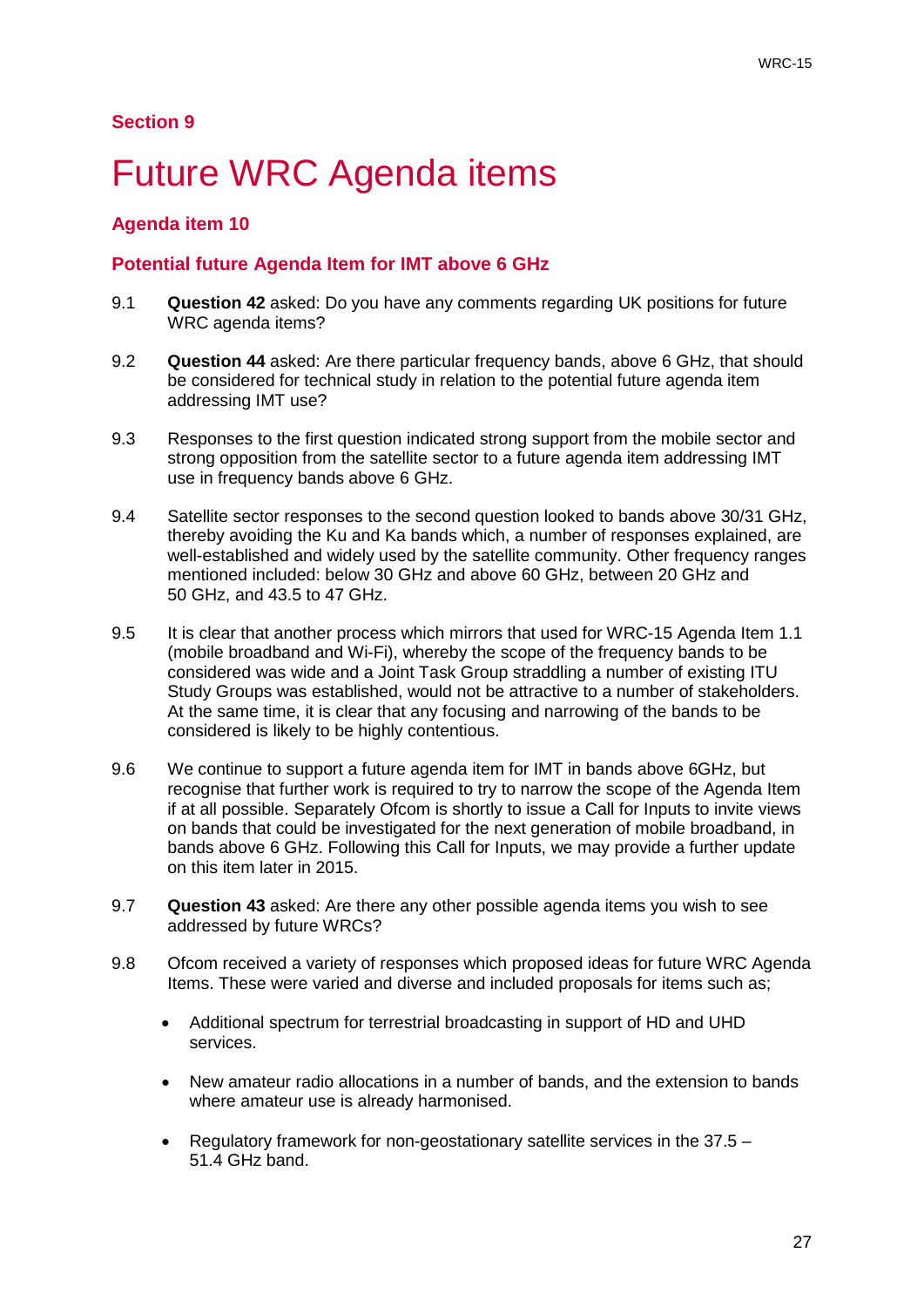- Proposals for international visibility for "Utility Radio Operations".
- Services Ancillary to Broadcasting (SAB) and Services Ancillary to Programme Making (SAP) (i.e. PMSE) along with Short Range Devices (SRD).
- Spectrum for Space Planes.
- Regulatory framework for Pico-satellites and Nano-satellites.
- Further consideration of bands not agreed for mobile broadband or Wi-Fi at WRC-15 (e.g. 5 350 – 5 470 MHz).
- Global harmonisation and power increase for the PMR446 "walkie-talkie" application.
- Further review of the regulatory provisions applied to platforms (i.e. ships and aircraft) in motion, with respect to fixed satellite services in the 17-30 GHz bands.
- 9.9 Ofcom will review these and discuss further through 2015. However for two items Ofcom notes the following.
- 9.10 In respect of spectrum for **terrestrial broadcasting in support of HD and UHD services** and as stated earlier in the document, we fully recognise the value and benefits of the terrestrial television platform and welcome developments in support of High Definition (HD) and Ultra High Definition (UHD) services. However we also note that UHD and HD can be delivered through other platforms and note developments in compression techniques used in digital audio-video content.
- 9.[11](#page-30-0) We stated in Ofcom's Free to View discussion document<sup>11</sup> that; "If, in the longer term, HD and potentially Ultra HD become more important to consumers, then there may be a need to upgrade the compression and transmission standards for DTT to increase capacity to carry these services. For instance, if 4K takes hold on some platforms this could raise the entry bar for picture quality from SD to HD, even for free platforms". Therefore we do not believe that the delivery of HD or UHD services is solely linked to increased spectrum for terrestrial broadcasting.
- 9.12 In respect of the proposal for global harmonisation and a power increase for the **PMR446 "walkie-talkie" application**, Ofcom notes that PMR446 is an application of the mobile service. The wider frequency band between 440 - 450 MHz is already globally harmonised for mobile services and whilst PMR446 is a harmonised application at a European or CEPT level, countries outside Europe have their own low powered walkie talkie services which might not operate on the exact same frequencies<sup>[12](#page-30-1)</sup> as the PMR446 service.

<sup>&</sup>lt;sup>11</sup> http://stakeholders.ofcom.org.uk/consultations/700MHz/ftv/

<span id="page-30-1"></span><span id="page-30-0"></span> $12$  The Family Radio Service (FRS) is a walkie-talkie radio system authorised in the United States. This personal radio service uses channelised frequencies around 462 and 467 MHz.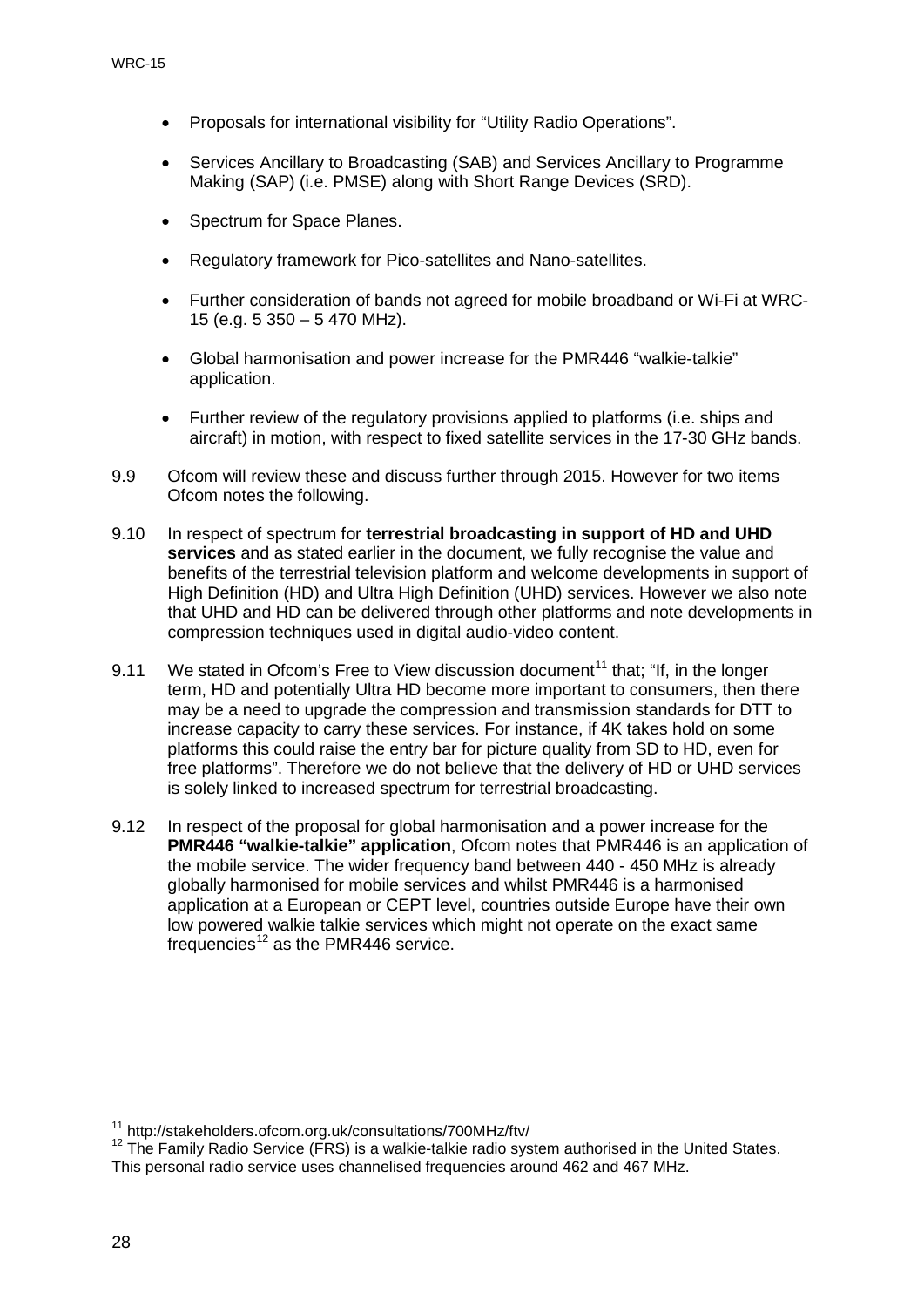9.13 As WRCs make allocations for services and not specific applications, the decision as to whether PMR446 can operate is mainly a national, or in some cases a regional, decision (i.e. a decision to be taken outside a WRC). Finally the case to increase the power is also a national or regional decision. Increasing the power would likely increase the potential for congestion and interference and in the UK there are other spectrum bands, close to the PMR446 frequencies, that can be used for higher powered "walkie-talkie" like applications. **Therefore Ofcom does not see a case to take forward such a proposal into the WRC process**.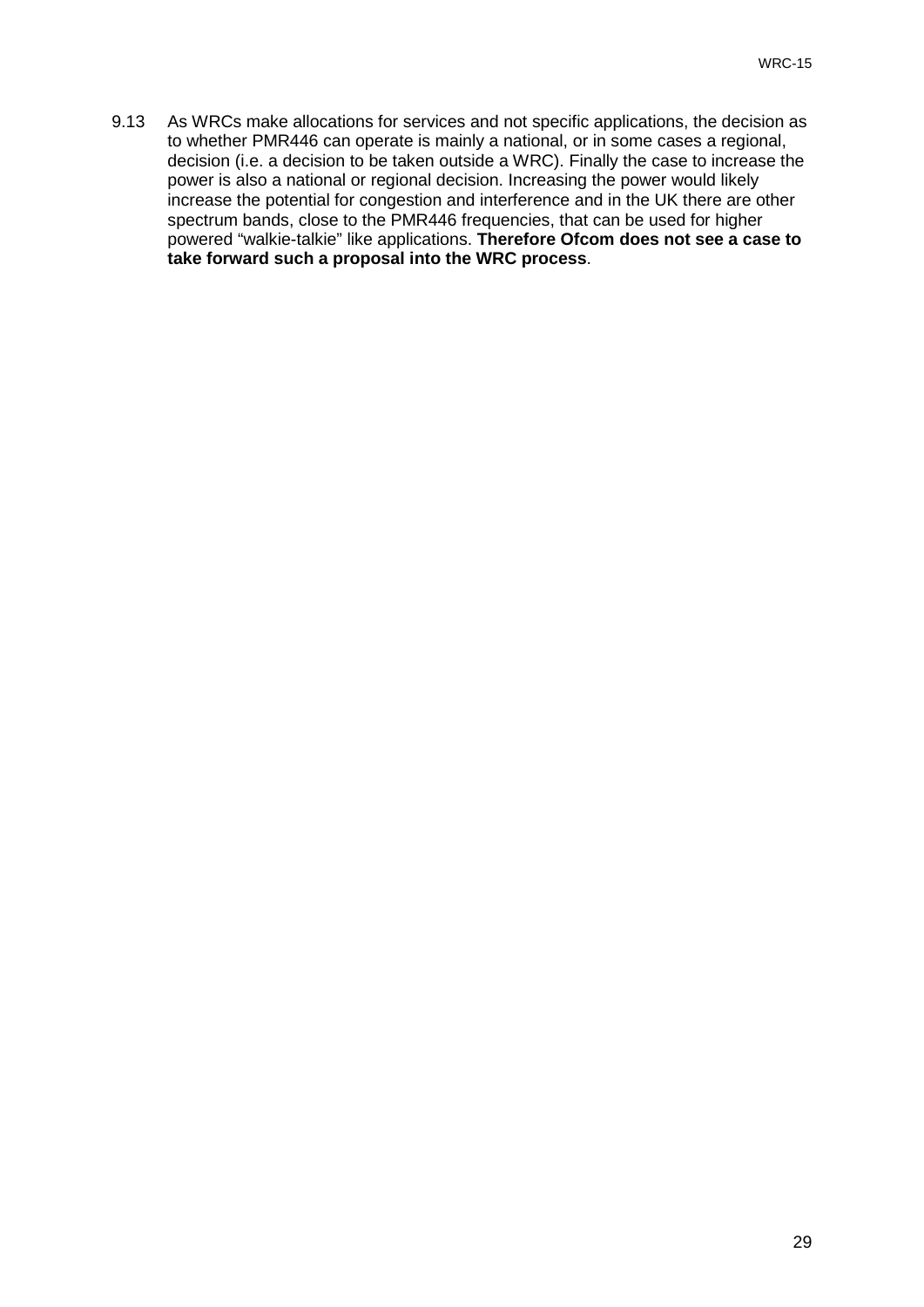# **Next Steps**

- 10.1 Preparations for WRC-15 continue at the UK, at regional (in Europe this is primarily within the CEPT) and at the global level (in the ITU). Responses to the consultation have been extremely helpful in informing and refining our positions and priorities for the WRC-15 agenda items. These positions will be taken into forthcoming WRC-15 preparation meetings.
- 10.2 The timeline for forthcoming UK, CEPT and ITU meetings leading up to the WRC is set out in the following table.

| Date                      | <b>Event</b>                                                                                                       | <b>Description</b>                                                               |
|---------------------------|--------------------------------------------------------------------------------------------------------------------|----------------------------------------------------------------------------------|
| 28 <sup>th</sup> Jan 2015 | UK SSC                                                                                                             | <b>UK Spectrum Strategy</b><br>Committee, chaired by<br>Government               |
| 3-6 Feb 2015              | <b>Conference Preparatory Group</b><br>(CPG)<br>(CPG project teams meet between<br>this and the prior CPG meeting) | European: CEPT discussion of<br>European positions                               |
| Mar 2015                  | <b>UK WRC Delegation meeting</b>                                                                                   | Meeting between Ofcom,<br>Government and Stakeholders                            |
| 23 Mar - 2nd Apr 2015     | <b>Conference Preparatory Meeting</b><br>(CPM)                                                                     | ITU meeting at which the CPM<br>Report is finalised and agreed                   |
| Apr 2015                  | UK SSC                                                                                                             | Sign-off of UK positions for first<br>set of European Common<br>Proposals (ECPs) |
| May 2015                  | <b>UK WRC Delegation meeting</b>                                                                                   | Meeting between Ofcom,<br>Government and Stakeholders                            |
| 2-5 June 2015             | <b>Conference Preparatory Group</b><br>(CPG)<br>(CPG project teams meet between<br>this and the prior CPG meeting) | European: CEPT<br>Approval and agreement on 1st<br>set of ECPs                   |
| <b>July 2015</b>          | UK SSC                                                                                                             | Sign-off of final UK positions                                                   |
| Sept 2015                 | <b>UK WRC Delegation meeting</b>                                                                                   | Meeting between Ofcom,<br>Government and Stakeholders                            |
| 14-18 Sept 2015           | <b>Conference Preparatory Group</b><br>(CPG)<br>(CPG project teams meet between<br>this and the prior CPG meeting) | European: CEPT<br>Agreement on remaining ECPs                                    |
| Oct 2015                  | UK SSC                                                                                                             | Final discussion of UK brief for<br><b>WRC</b>                                   |
| $26 - 30$ Oct. 2015       | Radio Assembly 15                                                                                                  | <b>ITU Radiocommunication</b><br>Assembly                                        |
| $2 - 27$ Nov 2015         | <b>WRC-15</b>                                                                                                      | <b>World Radiocommunication</b><br>Conference 2015                               |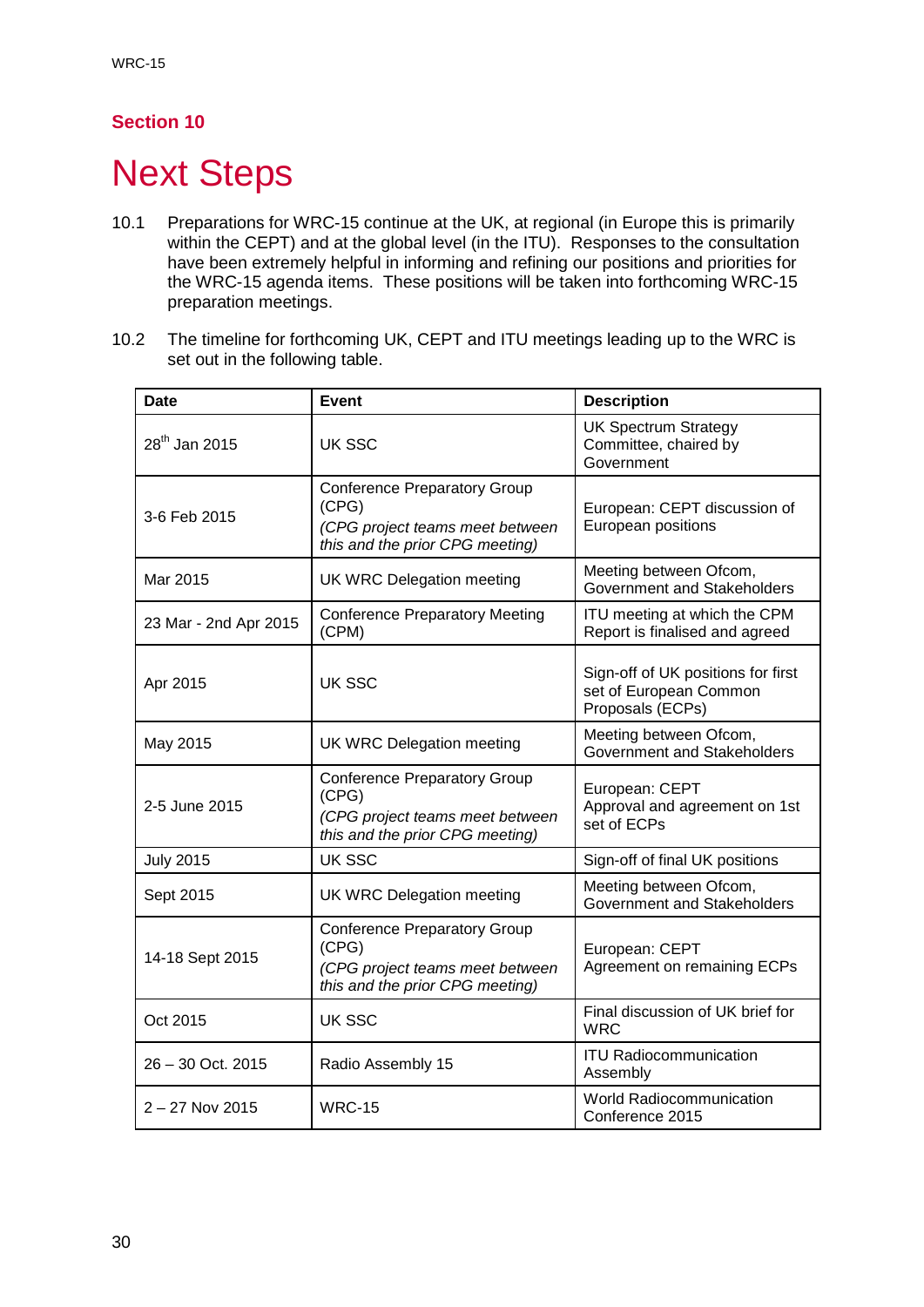- 10.3 Within Europe, the CEPT Conference Preparation Group (CPG) meetings develop draft European Common Proposals (ECPs) in respect of the WRC-15 Agenda Items. At the current stage of the preparatory process (approximately 10 months before the WRC), some of these draft ECPs are more mature than others. The forthcoming months leading up to the WRC will see meetings occurring with increased frequency in order to complete these preparations.
- 10.4 As explained in the Consultation Document, Ofcom is responsible for the development of the UK positions taken into both the CEPT process and then the WRC itself. At the most formal level we agree the positions and negotiating lines we take into the WRC through the Government's UK Spectrum Strategy Committee (UK SSC) in order to ensure consistency with Government policy. The Ofcom chaired International Frequency Planning Group (IPFG) is a sub-group of the UK SSC.
- 10.5 As explained in Section 3 above (paragraph 3.4) we have established a stakeholder group to consider strategic and overarching co-ordination issues relating to WRC-15. We anticipate that this meeting may ultimately become the basis of the UK delegation to WRC-15 itself.
- 10.6 We expect the first set of ECPs (i.e. those that are currently the most mature) to be formally adopted by the CPG at its meeting in early June 2015, with remaining ECPs formally adopted by the CPG at its final meeting in September 2015.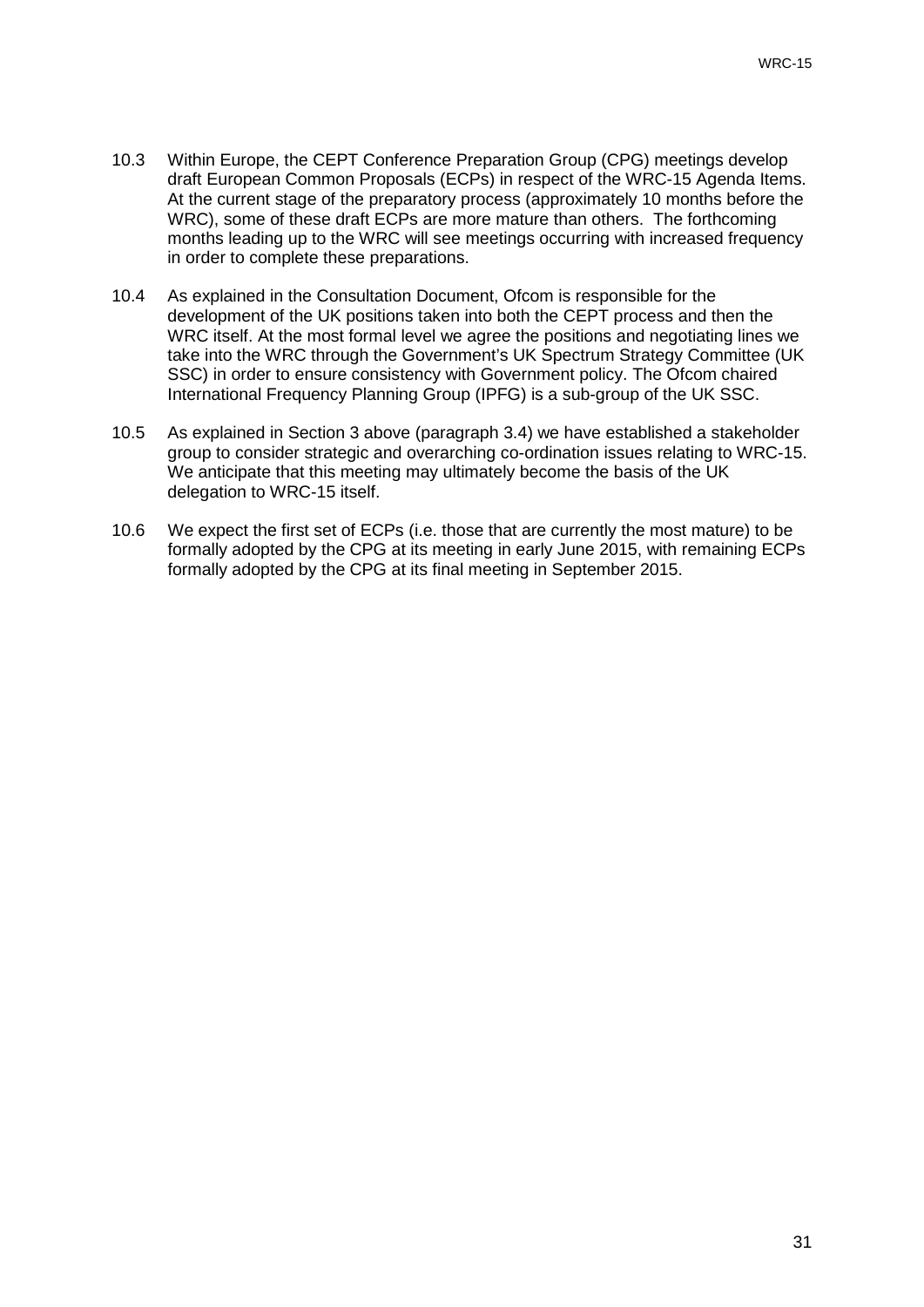## **Annex 1**

# UK Prioritisation Table for WRC-15 Agenda Items

- A1.1 As we stated in our consultation document the UK priority given to individual agenda items is qualified accordingly;
	- **High**: key policy issues for the UK, either because of their strategic importance or because of the potential threat they may pose to UK interests. This will usually apply where there is a major conflict between radio services or between differing UK interests, and especially where the agenda item is so wide-ranging that it presents potentially multiple (as yet undefined) threats (e.g. where additional spectrum is sought without any indication as to the target band). We anticipate these to be controversial with diverging views from other countries, including within Europe. We will aim to actively engage at all stages.
	- **Medium**: important for the UK and/or likely to present some difficulties, at least in detail. This will generally apply to agenda items mainly confined to a single radio service, rather than where this is a major conflict between services. We expect some degree of consensus at least in Europe but will ensure UK participation in all relevant meetings.
	- **Low**: either relatively unimportant for the UK or sufficiently straightforward and uncontroversial that we can expect others to lead with minimum risk to the UK. We will however continue to monitor developments.
- A1.2 Following the consultation and further internal assessment, the current UK prioritisation for all WRC-15 agenda items is listed over the page.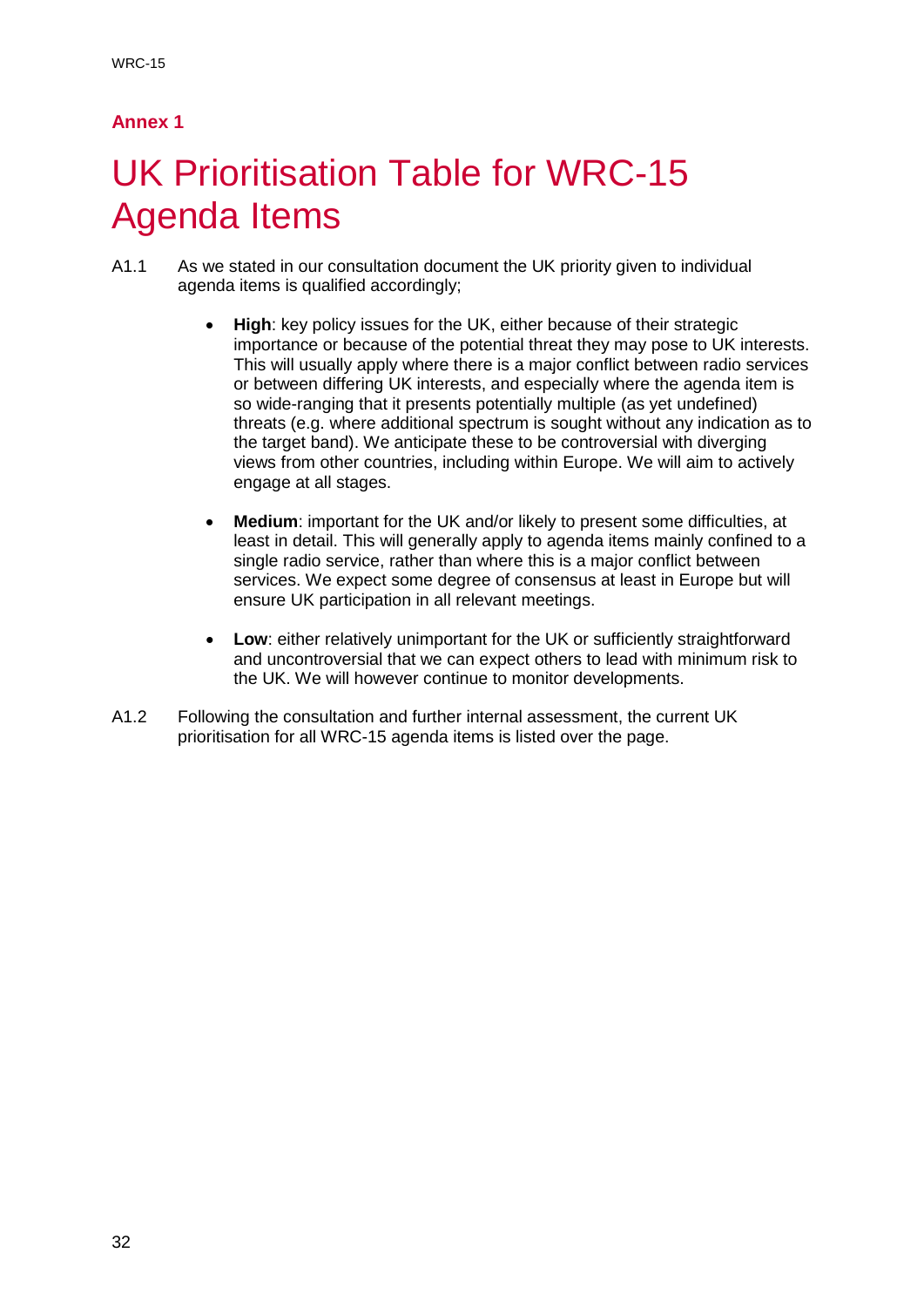| <b>WRC-15</b><br><b>Agenda Item</b> | <b>Title</b>                                                                                                                                                                                                                                                                                                                                                                                          | <b>Current UK</b><br>priority |
|-------------------------------------|-------------------------------------------------------------------------------------------------------------------------------------------------------------------------------------------------------------------------------------------------------------------------------------------------------------------------------------------------------------------------------------------------------|-------------------------------|
| 1                                   | on the basis of proposals from administrations, taking account of the results of WRC-15 and<br>the Report of the Conference Preparatory Meeting, and with due regard to the<br>requirements of existing and future services in the bands under consideration, to consider<br>and take appropriate action in respect of the following items:                                                           | N/A                           |
| 1.1                                 | to consider additional spectrum allocations to the mobile service on a primary basis and<br>identification of additional frequency bands for International Mobile Telecommunications<br>(IMT) and related regulatory provisions, to facilitate the development of terrestrial mobile<br>broadband applications, in accordance with Resolution 233 (WRC-15);                                           | High                          |
| $1.2$                               | to examine the results of ITU-R studies, in accordance with Resolution 232 (WRC-15), on<br>the use of the frequency band 694-790 MHz by the mobile, except aeronautical mobile,<br>service in Region 1 and take the appropriate measures;                                                                                                                                                             | High                          |
| 1.3                                 | to review and revise Resolution 646 (Rev.WRC-15) for broadband public protection and<br>disaster relief (PPDR), in accordance with Resolution 648 (WRC-15);                                                                                                                                                                                                                                           | High                          |
| 1.4                                 | to consider possible new allocation to the amateur service on a secondary basis within the<br>band 5 250-5 450 kHz in accordance with Resolution 649 (WRC-15);                                                                                                                                                                                                                                        | Low                           |
| 1.5                                 | to consider the use of frequency bands allocated to the fixed-satellite service not subject to<br>Appendices 30, 30A and 30B for the control and non-payload communications of<br>unmanned aircraft systems (UAS) in non-segregated airspaces, in accordance with<br>Resolution 153 (WRC-15);                                                                                                         | High                          |
| 1.6                                 | to consider possible additional primary allocations:                                                                                                                                                                                                                                                                                                                                                  |                               |
| 1.6.1                               | to the fixed-satellite service (Earth-to-space and space-to-Earth) of 250 MHz in the range<br>between 10 GHz and 17 GHz in Region 1;                                                                                                                                                                                                                                                                  | Medium                        |
| 1.6.2                               | to the fixed-satellite service (Earth-to-space) of 250 MHz in Region 2 and 300 MHz in Region<br>3 within the range 13-17 GHz;                                                                                                                                                                                                                                                                         | Low                           |
|                                     | and review the regulatory provisions on the current allocations to the fixed-satellite service<br>within each range, taking into account the results of ITU-R studies, in accordance with<br>Resolutions 151 (WRC-15) and 152 (WRC-15), respectively;                                                                                                                                                 |                               |
| 1.7                                 | to review the use of the band 5 091-5 150 MHz by the fixed-satellite service (Earth-to-<br>space) (limited to feeder links of the non-geostationary mobile-satellite systems in the<br>mobile-satellite service) in accordance with Resolution 114 (Rev.WRC-15);                                                                                                                                      | Low                           |
| 1.8                                 | to review the provisions relating to earth stations located on board vessels (ESVs), based on<br>studies conducted in accordance with Resolution 909 (WRC-15);                                                                                                                                                                                                                                        | Low                           |
| 1.9                                 | to consider, in accordance with Resolution 758 (WRC-15):                                                                                                                                                                                                                                                                                                                                              |                               |
| 1.9.1                               | possible new allocations to the fixed-satellite service in the frequency bands 7 150-7 250<br>MHz (space-to-Earth) and 8 400-8 500 MHz (Earth-to-space), subject to appropriate sharing<br>conditions;                                                                                                                                                                                                | Medium                        |
| 1.9.2                               | the possibility of allocating the bands 7 375-7 750 MHz and 8 025-8 400 MHz to the<br>maritime-mobile satellite service and additional regulatory measures, depending on the<br>results of appropriate studies;                                                                                                                                                                                       | Medium                        |
| 1.10                                | to consider spectrum requirements and possible additional spectrum allocations for the<br>mobile-satellite service in the Earth-to-space and space-to-Earth directions, including the<br>satellite component for broadband applications, including International Mobile<br>Telecommunications (IMT), within the frequency range from 22 GHz to 26 GHz, in<br>accordance with Resolution 234 (WRC-15); | Medium                        |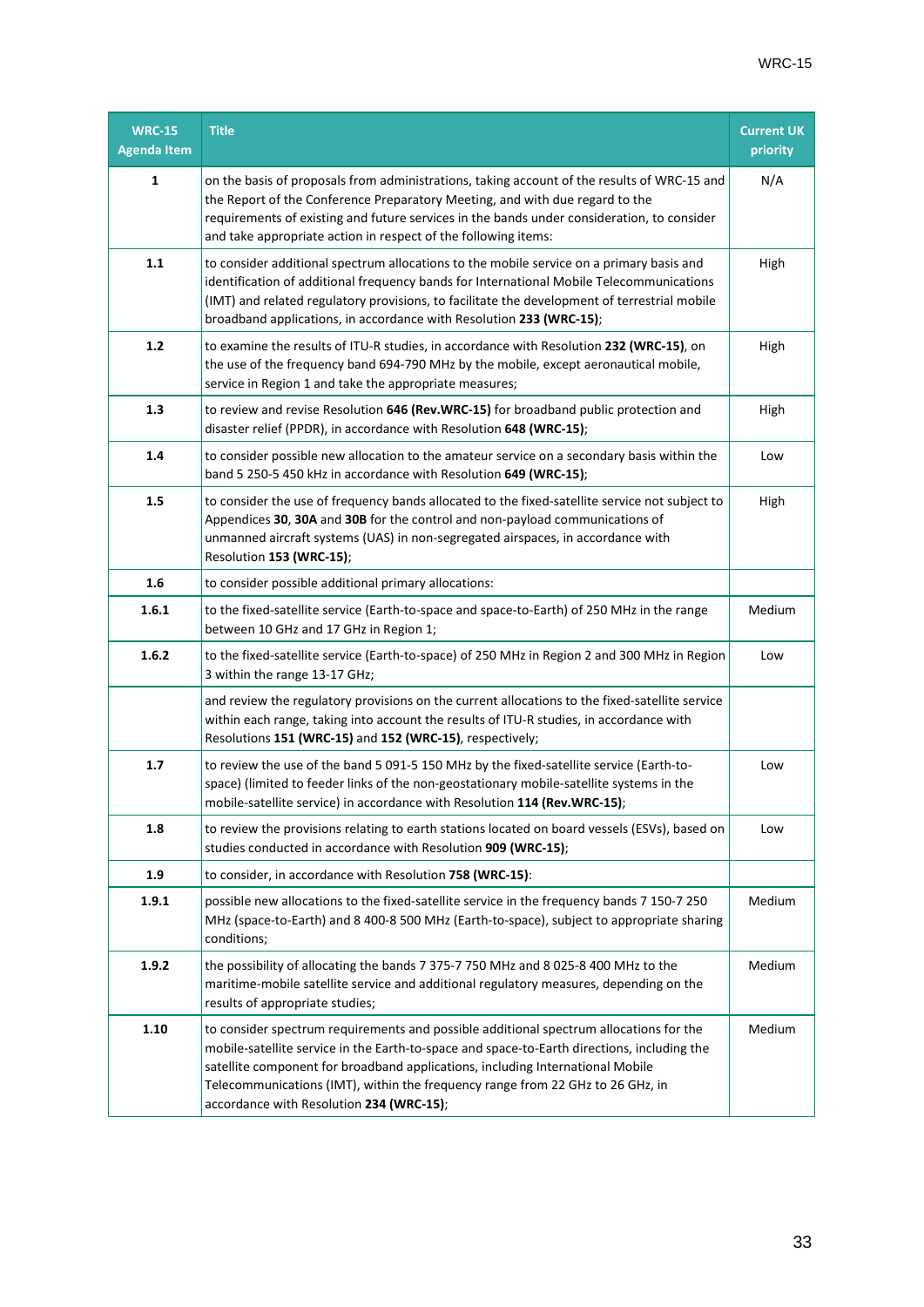| 1.11           | to consider a primary allocation for the Earth exploration-satellite service (Earth-to-space)<br>in the 7-8 GHz range, in accordance with Resolution 650 (WRC-15);                                                                                                                                                                                                                                                                                                                              | Medium |
|----------------|-------------------------------------------------------------------------------------------------------------------------------------------------------------------------------------------------------------------------------------------------------------------------------------------------------------------------------------------------------------------------------------------------------------------------------------------------------------------------------------------------|--------|
| 1.12           | to consider an extension of the current worldwide allocation to the Earth exploration-<br>satellite (active) service in the frequency band 9 300-9 900 MHz by up to 600 MHz within<br>the frequency bands 8 700-9 300 MHz and/or 9 900-10 500 MHz, in accordance with<br>Resolution 651 (WRC-15);                                                                                                                                                                                               | Medium |
| 1.13           | to review No. 5.268 with a view to examining the possibility for increasing the 5 km<br>distance limitation and allowing space research service (space-to-space) use for proximity<br>operations by space vehicles communicating with an orbiting manned space vehicle, in<br>accordance with Resolution 652 (WRC-15);                                                                                                                                                                          | Low    |
| 1.14           | to consider the feasibility of achieving a continuous reference time-scale, whether by the<br>modification of coordinated universal time (UTC) or some other method, and take<br>appropriate action, in accordance with Resolution 653 (WRC-15);                                                                                                                                                                                                                                                | High   |
| 1.15           | to consider spectrum demands for on-board communication stations in the maritime<br>mobile service in accordance with Resolution 358 (WRC-15);                                                                                                                                                                                                                                                                                                                                                  | Low    |
| 1.16           | to consider regulatory provisions and spectrum allocations to enable possible new<br>Automatic Identification System (AIS) technology applications and possible new<br>applications to improve maritime radiocommunication in accordance with Resolution 360<br>(WRC-15);                                                                                                                                                                                                                       | Medium |
| 1.17           | to consider possible spectrum requirements and regulatory actions, including appropriate<br>aeronautical allocations, to support wireless avionics intra-communications (WAIC), in<br>accordance with Resolution 423 (WRC-15);                                                                                                                                                                                                                                                                  | Medium |
| 1.18           | to consider a primary allocation to the radiolocation service for automotive applications in<br>the 77.5-78.0 GHz frequency band in accordance with Resolution 654 (WRC-15);                                                                                                                                                                                                                                                                                                                    | Medium |
| $\mathbf{2}$   | to examine the revised ITU-R Recommendations incorporated by reference in the Radio<br>Regulations communicated by the Radiocommunication Assembly, in accordance with<br>Resolution 28 (Rev.WRC-03), and to decide whether or not to update the corresponding<br>references in the Radio Regulations, in accordance with the principles contained in Annex 1<br>to Resolution 27 (Rev.WRC-15);                                                                                                 | Low    |
| 3              | to consider such consequential changes and amendments to the Radio Regulations as may<br>be necessitated by the decisions of the Conference;                                                                                                                                                                                                                                                                                                                                                    | Low    |
| 4              | in accordance with Resolution 95 (Rev.WRC-07), to review the resolutions and<br>recommendations of previous conferences with a view to their possible revision,<br>replacement or abrogation;                                                                                                                                                                                                                                                                                                   | Low    |
| 5              | to review, and take appropriate action on, the Report from the Radiocommunication<br>Assembly submitted in accordance with Nos. 135 and 136 of the Convention;                                                                                                                                                                                                                                                                                                                                  | Low    |
| 6              | to identify those items requiring urgent action by the Radiocommunication Study Groups in<br>preparation for the next world radiocommunication conference;                                                                                                                                                                                                                                                                                                                                      | Low    |
| $\overline{7}$ | to consider possible changes, and other options, in response to Resolution 86 (Rev.<br>Marrakesh, 2002) of the Plenipotentiary Conference, an advance publication, coordination,<br>notification and recording procedures for frequency assignments pertaining to satellite<br>networks, in accordance with Resolution 86 (Rev.WRC-07) to facilitate rational, efficient,<br>and economical use of radio frequencies and any associated orbits, including the<br>geostationary-satellite orbit; | Medium |
| 8              | to consider and take appropriate action on requests from administrations to delete their<br>country footnotes or to have their country name deleted from footnotes, if no longer<br>required, taking into account Resolution 26 (Rev.WRC-07);                                                                                                                                                                                                                                                   | Low    |